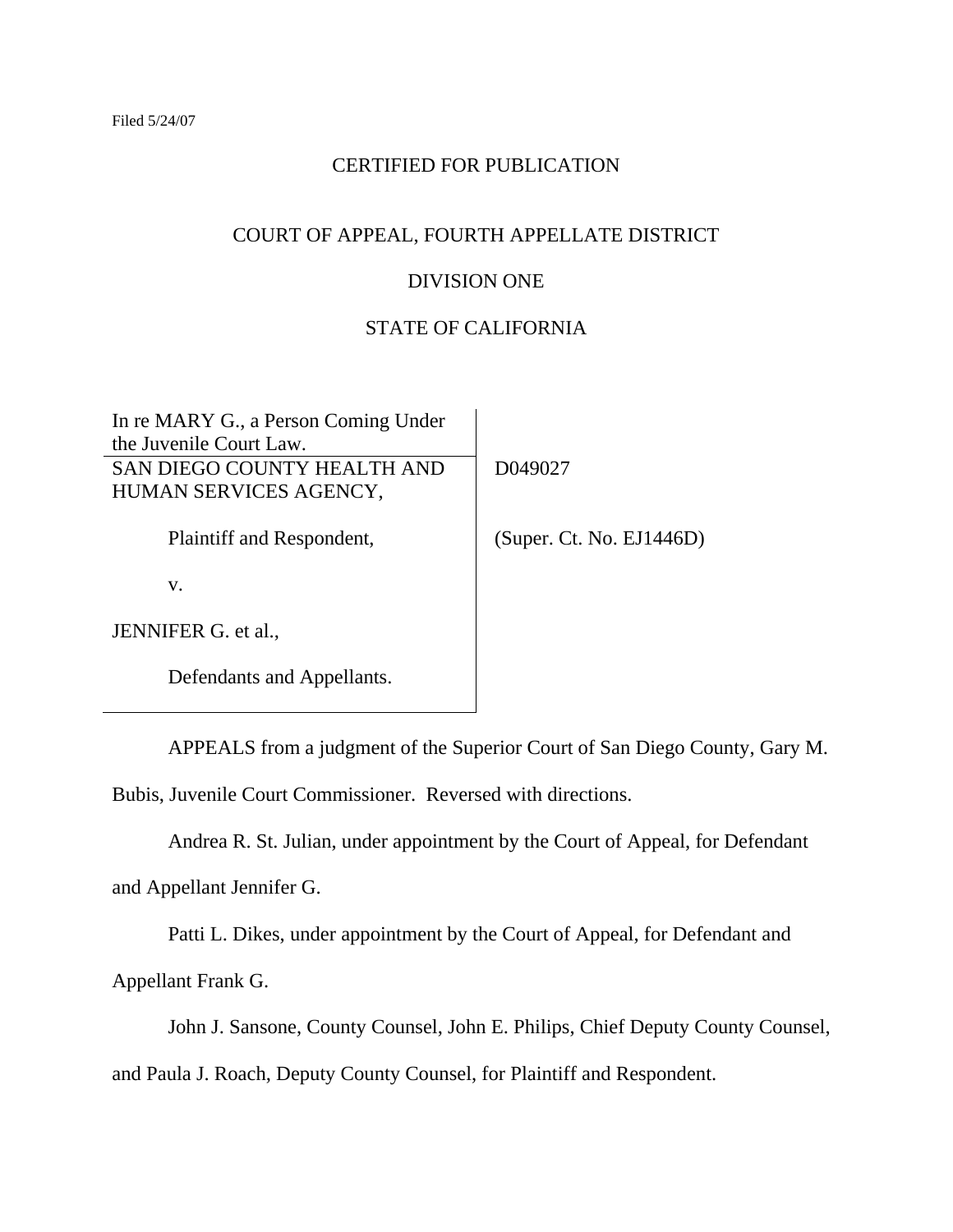Carl Fabian, under appointment by the Court of Appeal, for Minor.

 Jennifer G. and Frank R. appeal a juvenile court judgment terminating their parental rights over Mary G. and choosing adoption as the permanent plan. (Welf. & Inst. Code,  $\S 366.26.$ )<sup>1</sup> Jennifer contends the court abused its discretion by denying her section 388 petition for modification, and there is not substantial evidence to support the court's finding the beneficial parent-child relationship exception to adoption is inapplicable. We conclude these contentions are without merit.

 Frank, however, persuasively asserts the court violated his constitutional rights to equal protection and full faith and credit principles by not recognizing him as a presumed father entitled to reunification services as a matter of right based on a voluntary acknowledgment of paternity, merely because it was made in Michigan and not California. We reverse the judgment as to Frank *and* Mary because with exceptions not relevant here, the termination of parental rights must be made at the same time. We also reverse the judgment because, as both parents contend, the Agency violated notice requirements of the Indian Child Welfare Act of 1978 (ICWA). (25 U.S.C. § 1901 et seq.)

## FACTUAL AND PROCEDURAL BACKGROUND2

Jennifer has an extensive history with drugs, drug-related arrests and child

1 Statutory references are to the Welfare and Institutions Code unless otherwise specified.

 $\overline{a}$ 

<sup>2</sup> We set forth the facts pertaining to the ICWA issues in the discussion portion of this opinion.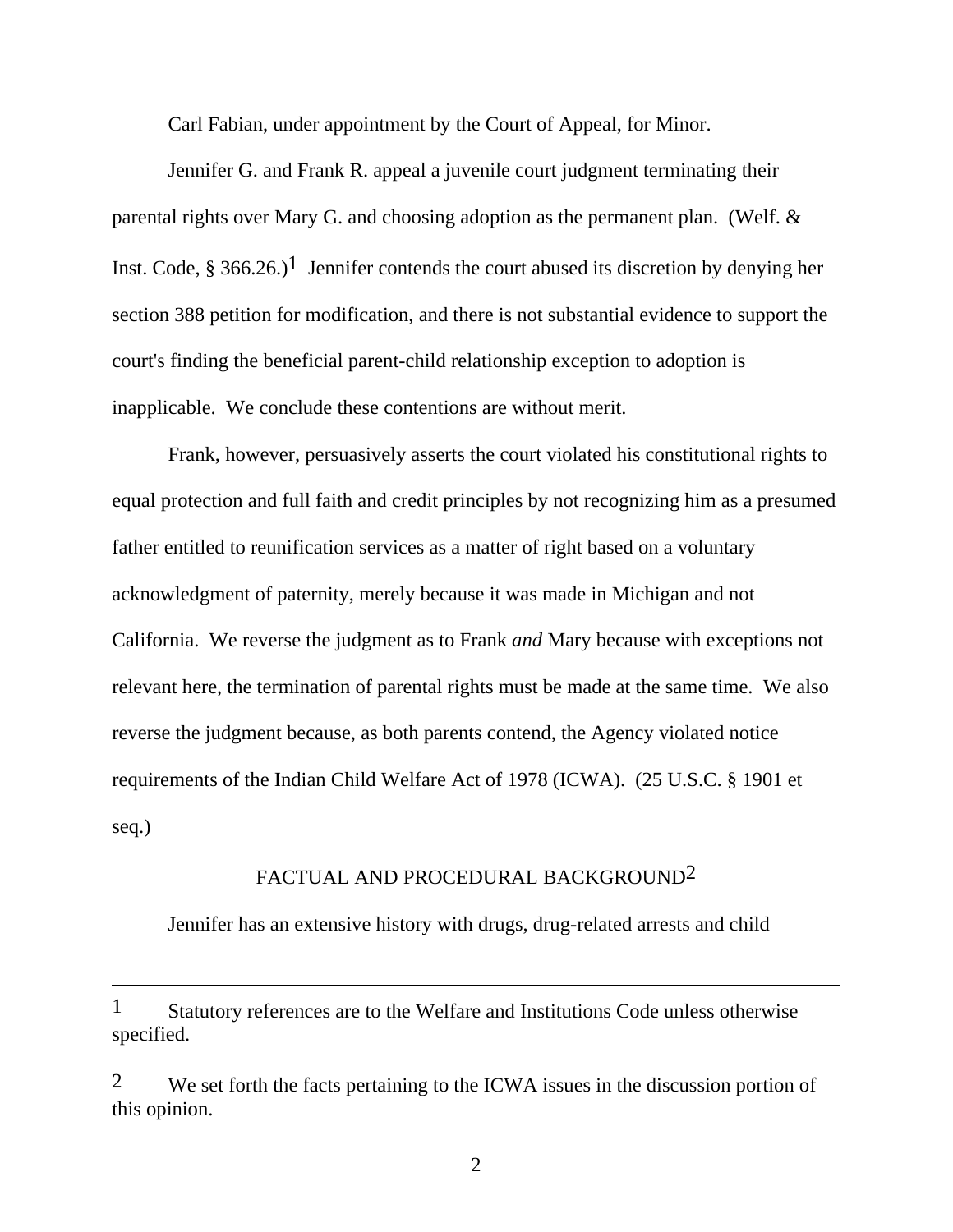protective services in San Diego County. Jennifer lost her parental rights to her three older children because of her drug use. When her son was born in 1997, he tested positive for cocaine and opiates and suffered withdrawal symptoms. When her twin daughters were born prematurely in 1999, they tested positive for methamphetamine. Jennifer was offered services, but she failed to reunify with the children and they were adopted.

 In April 2002 Mary was born to Jennifer in Michigan. It is undisputed that Frank is Mary's biological father, Jennifer and Frank were living together at the time of the birth, he was at the hospital for the birth, he is listed as the father on the birth certificate, and under Michigan law he signed a voluntary affidavit of paternity and was ordered to pay child support.

 Shortly after the birth, Jennifer and Frank split up and he had no contact with Mary. At some point, Jennifer returned to the San Diego area, and on November 2, 2005, she was arrested for possession of a methamphetamine pipe and marijuana, being under the influence of drugs, and child endangerment based on Mary's presence during the incident. The Agency placed Mary in foster care and on November 7 filed a petition on her behalf under section 300, subdivision (b).

 The Agency recommended that Jennifer receive no reunification services because she was offered services during the proceedings for her three older children to no avail. Further, Jennifer denied there was any problem and was uncooperative with the Agency regarding the voluntary undertaking of services. Jennifer reported she was already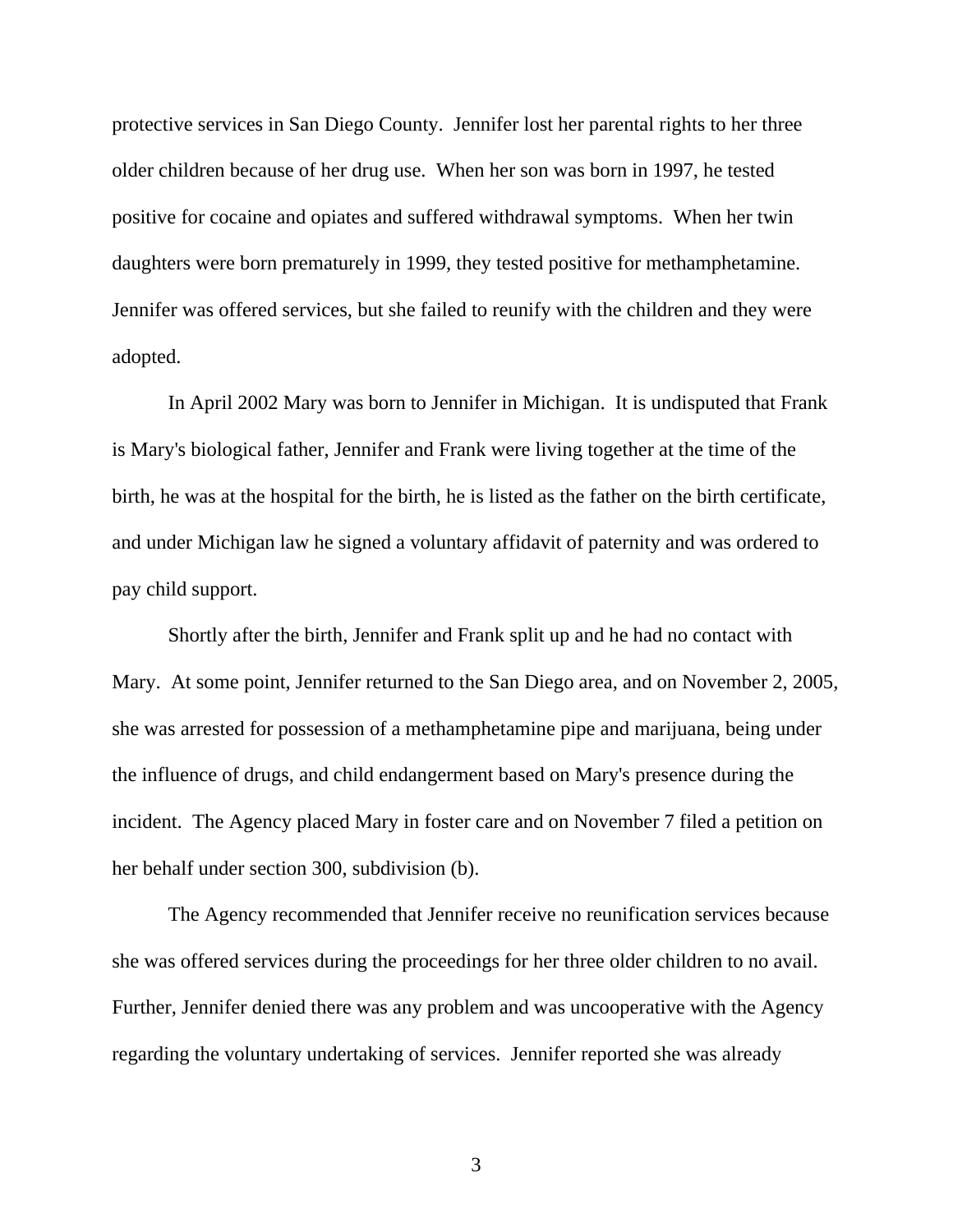receiving drug treatment at the McAlister Institute and she did not "need the Agency to dictate to her what she needs to do."

 In a paternity questionnaire filed November 7, Jennifer identified Frank as Mary's father and stated a judgment of paternity had been made in Michigan in 2003. Jennifer was unaware of his whereabouts and the Agency undertook a search for him.

 Shortly before the January 5, 2006 jurisdiction and disposition hearing, the Agency located Frank in Louisiana. At the hearing the court amended the petition to name him as an alleged father, appointed counsel for him and ordered that he be notified of the proceedings. The court made a true finding on the petition and declared Mary a dependent. After taking judicial notice of the dependency files of Jennifer's three older children, the court denied her reunification services under section 361.5, subdivision (b)(10) and (11), and scheduled a permanency planning hearing under section 366.26 for May 3, 2006.<sup>3</sup>

 The court noted it proceeded without Frank because he was an alleged father and "[t]here is nothing to indicate that he has been part of this child's life." The court explained there was no prejudice to Frank because if he "is blameless, and he is a good father, he could file a [section] 388 [petition] and request custody, and he would be in the same position [as] . . . if he came in today with counsel and was able to assume custody."

 $\overline{a}$ 

<sup>3</sup> Jennifer filed a notice of the intent to challenge the judgment by way of a writ petition. She later notified this court, however, that she did not plan to file a petition for writ of mandate as there were no viable issues for writ review. Accordingly, we dismissed the matter.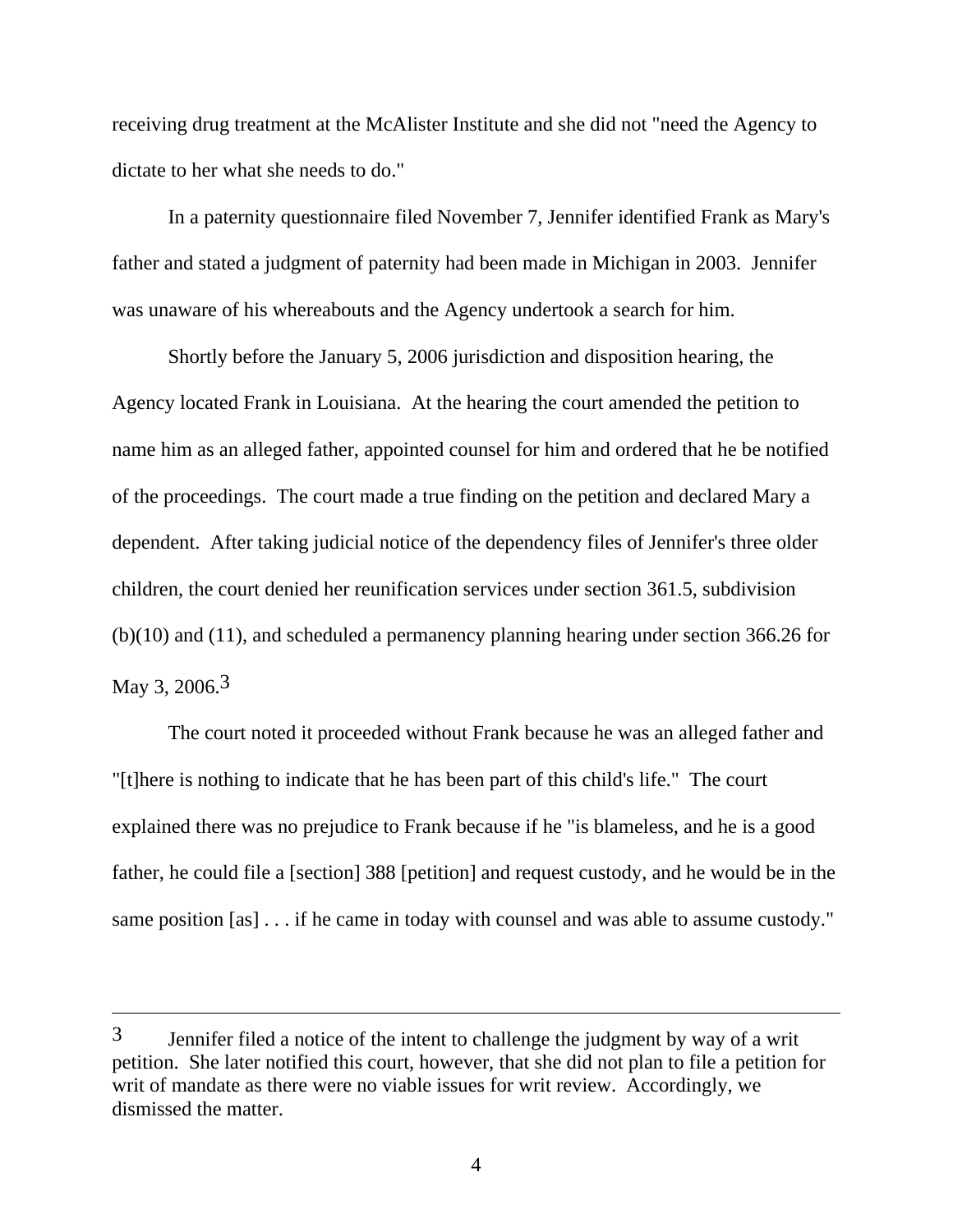On February 10, 2006, Frank requested a special hearing on the ground he "believes he is [Mary's] presumed father." He requested a judgment of paternity.

 Frank did not appear at the February 22, 2006 hearing. Frank submitted a paternity questionnaire that stated Michigan had entered an order in 2003 that determined he is Mary's father and required him to pay child support. The questionnaire stated Frank and Jennifer lived together when Mary was born, he signed a declaration at the hospital after her birth that stated he was her father, he told his sister he was the father, and he agreed to be named and was named on the birth certificate. Frank also presented a copy of an August 2005 "Notice of Order to Withhold Income for Child Support" (some capitalization omitted) that was sent by a family law court in St. Joseph County, Michigan, to Frank's employer in Louisiana. The notice ordered the employer to withhold and remit \$84.80 weekly from Frank's paychecks for child support under a Michigan order.

 Frank's counsel represented that Frank had no contact with Mary after she was about four months old, but "to the best of his recollection he signed something in Michigan that he believes would be akin to a paternity declaration at the time of birth." Frank, however, did not have a copy of the document. The court advised, "I am not going to find that he is a presumed father. I can't under the facts." The court entered a judgment of paternity, but continued Frank's alleged father status. The court invited Frank to file a section 388 petition to request reunification services.

 On March 6, 2006, Frank filed a petition for modification under section 388, seeking custody of Mary, or alternatively, reunification services and an evaluation of his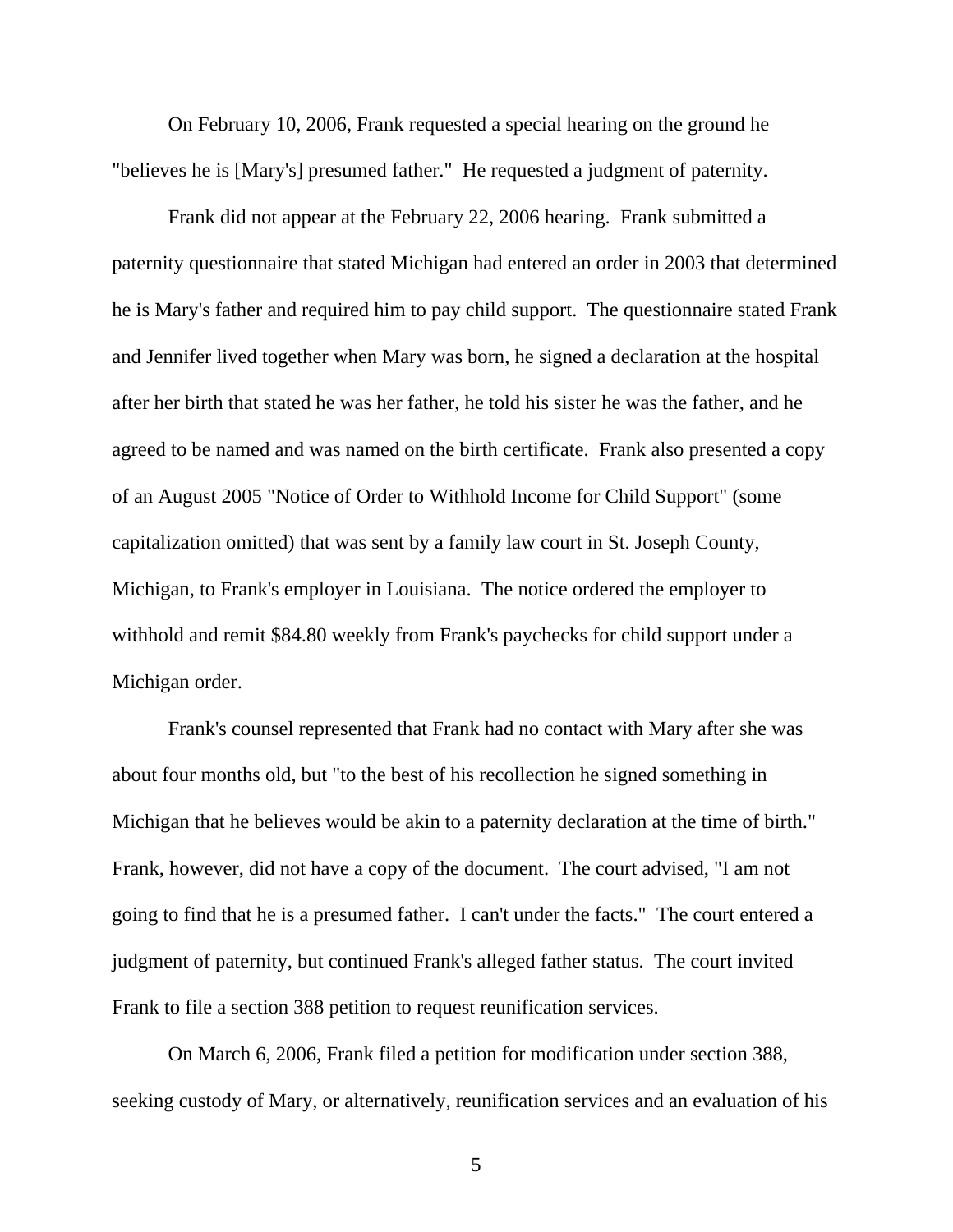home in Louisiana. The petition stated Frank "is anxious to reestablish a relationship with Mary" and he "believes it is in her long term best interest to be with him."

 The Agency opposed the section 388 petition. The social worker explained Frank "claims . . . he was sent to jail due to a domestic violence incident that occurred between the couple. He stated that when he got out, he was at the hospital for Mary's birth. However, after 3-4 months, the couple broke up and . . . Jennifer would not let him have contact with Mary. [Frank] stated that he did 'not want to argue with her' and did not pursue a relationship with Mary. He stated that he contacted her one other time and Jennifer told him to 'leave them alone.' He stated that [he] did leave them alone because 'he did not want to cause problems.' " Frank told the social worker he eventually moved from Michigan back to San Diego, where he was homeless. Frank admitted to "multiple arrests in California including burglary and infliction of corporal injuries, which date back to 1982." Frank reported he moved to Louisiana in 2005 and he had been employed in the landscape field for nine months.

 Jennifer told the social worker Frank was jailed for a domestic violence incident when she was four months pregnant. He attended Mary's birth, but when she was two weeks old he left. He appeared about a year later and asked for visitation, but Jennifer refused because he had not had any counseling or therapy. She had not heard from him since. The social worker wrote "[t]here is no indication that his lifestyle is different from when he was involved with the domestic violence or that placing Mary with him would be in her best interest and not pose further risk to her."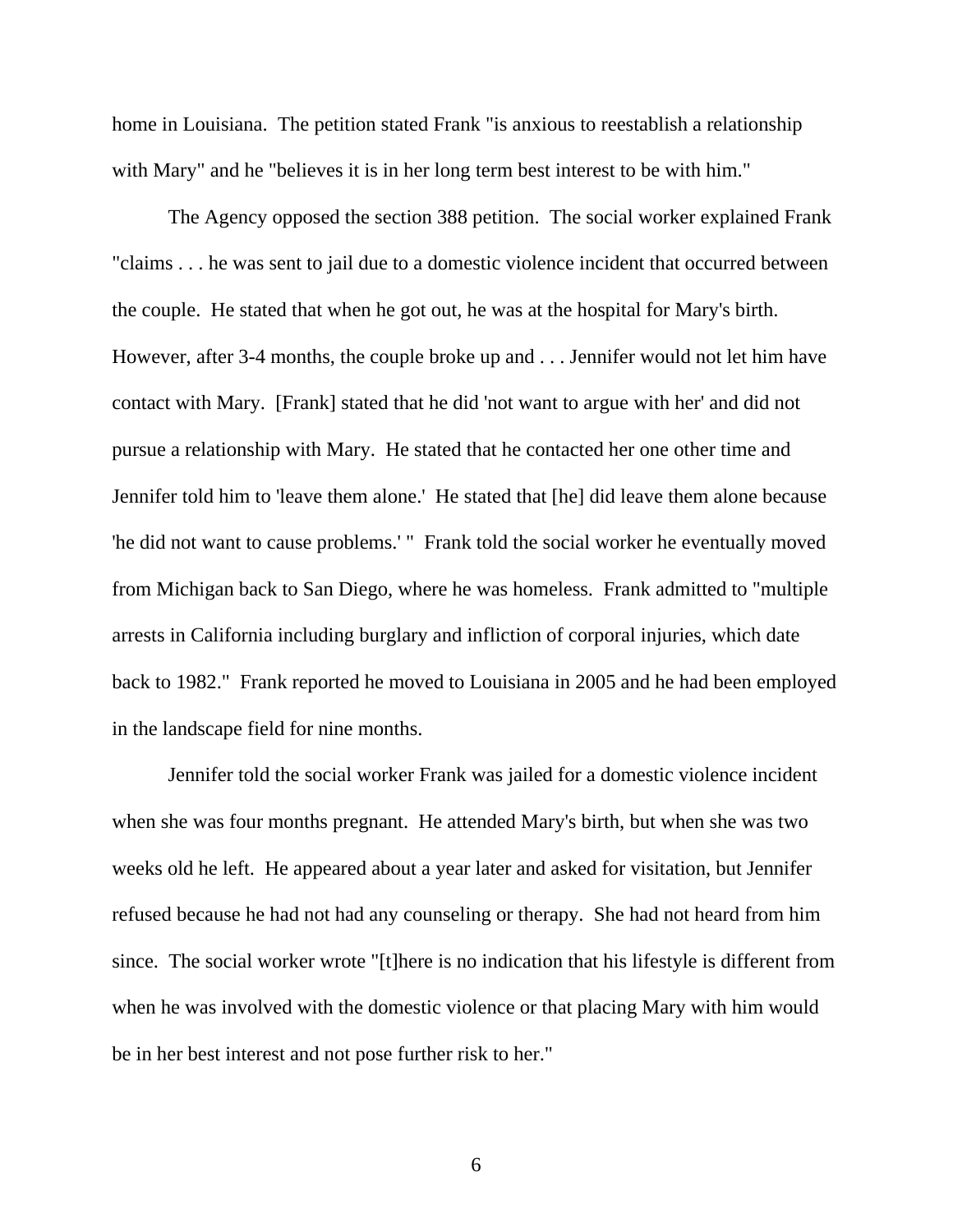Frank did not appear at the April 4, 2006 hearing. A copy of Mary's birth certificate was submitted, which named him as her father. The court denied an evidentiary hearing on Frank's section 388 petition and confirmed that the section 366.26 hearing would proceed on May 3.

 In its assessment report, the Agency recommended the termination of parental rights and adoption as the permanent plan. The social worker found "Mary is adoptable due to her young age, good health, lack of significant developmental delays, and her ability to attach to new caregivers. It does not appear that her relationship with her mother prevents her [from] adjusting and thriving in new environments." The Texas couple who adopted Jennifer's twin girls remained committed to adopting Mary, and the twins had ongoing contact with the maternal grandparents, who adopted Jennifer's son. Additionally, there were 40 other adoptive families willing to adopt a child with Mary's characteristics.

 The court continued the permanency planning hearing to June 23. On May 26, Jennifer filed a petition for modification under section 388. Jennifer argued she should receive reunification services because she had been attending narcotics anonymous (NA) meetings and drug testing, and was "seeking mental health treatment as well." The petition stated the McAlister Institute believed Jennifer "has real mental health issues that a non-dual diagnosis program, such as MITE, could not have adequately addressed in the past. . . . [¶] [Jennifer] has never been in a treatment program which could have adequately addressed her mental health issues. She has never had continuous treatment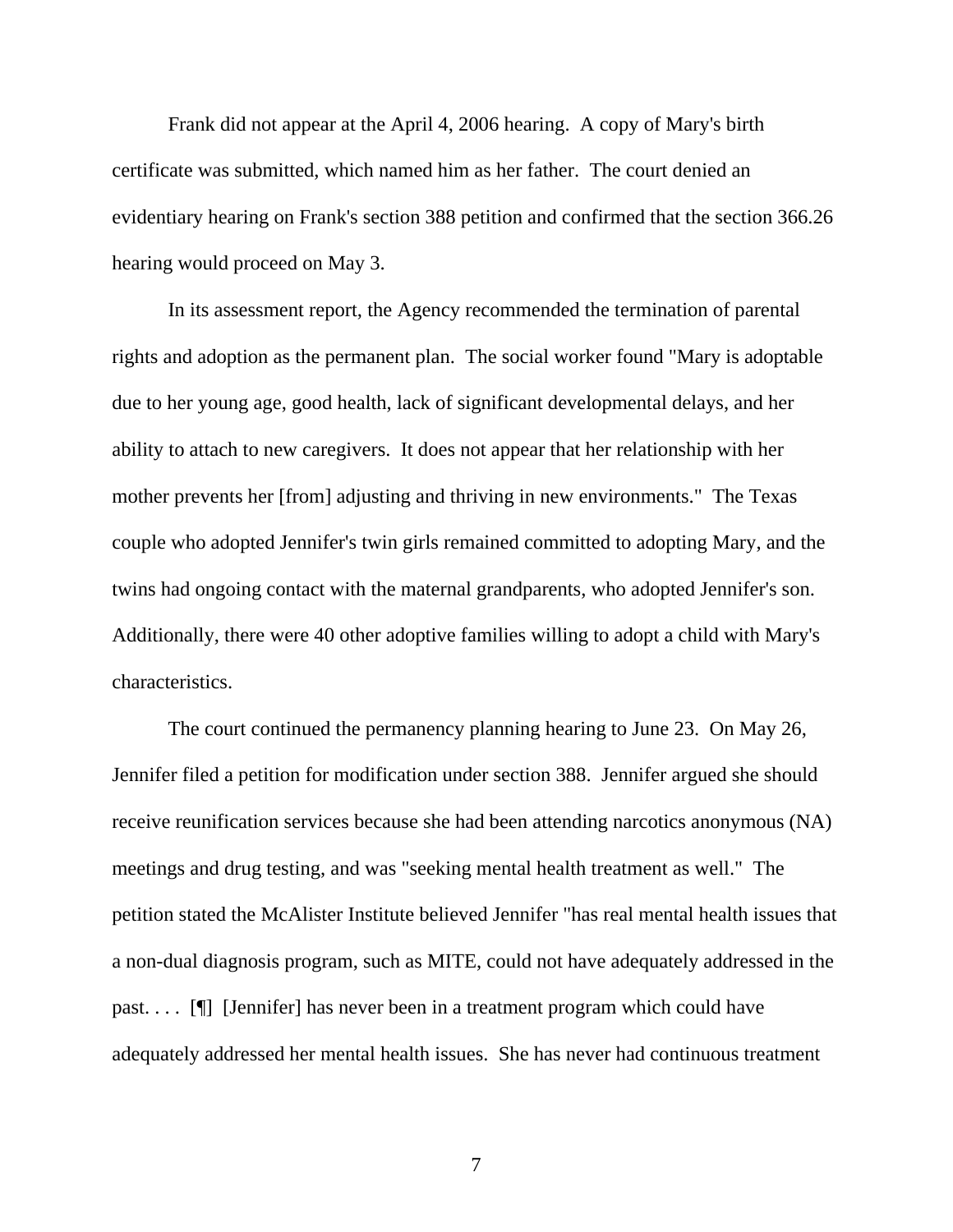and supervision from a mental health professional or psy[ch]iatrist who could prescribe and monitor needed medication."

 Jennifer submitted evidence that on March 15, 2006, she completed a residential detoxification program at McAlister Institute; she regularly attended NA meetings between August 24 and September 15, 2005, and March 5 and April 3, 2006; and, she passed two or three drug tests performed in late March. She also submitted an April 3, 2006 letter from a marketing company that attested to her employment beginning mid-November 2005, and stated she "has demonstrated work habits that indicate she has the potential to be a valuable addition to our company."

 At the June 20, 2006 hearing, Jennifer reported she began a dual diagnosis treatment program four or five days earlier. She argued that if she "had a chance to get better through her dual diagnosis program, she would be able to provide a stable, loving, nurturing environment" for Mary. The court denied an evidentiary hearing on her section 388 petition.

 On June 23, the court temporarily suspended Jennifer's visitation because of her mental condition. The court also rescheduled the section 366.26 hearing for July 18.

 On July 13, Frank filed another section 388 petition to request 12 months of reunification services. He submitted a copy of an "Affidavit of Parentage" (some capitalization omitted) from Michigan, dated two days after Mary's birth. The affidavit acknowledged its completion was voluntary, the mother would have custody absent court order or agreement of the parents, either parent could assert in court a request for parenting time or custody, both parents had the responsibility to support the child, and by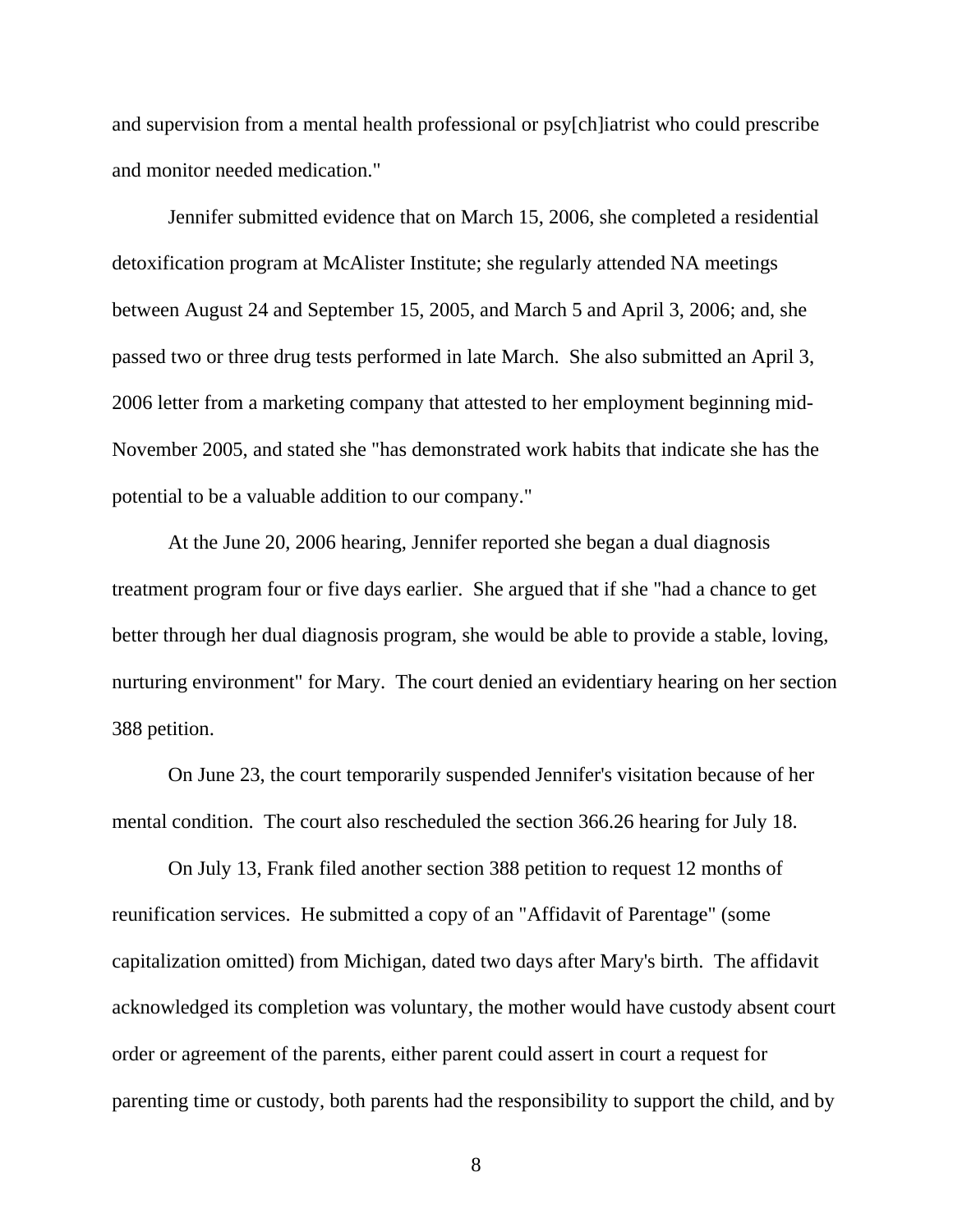signing the affidavit the parents waived the right to genetic testing, appointed counsel or a trial to determine if the man is the biological father. The affidavit was signed by Frank and Jennifer, and signed and notarized by a witness.

 At the July 18 hearing, which Frank did not attend, the court denied an evidentiary hearing on his second section 388 motion. The court rejected the argument that the Michigan affidavit gave Frank presumed father status under California law. The court noted the California "statute specifically sets out that the Department of Child Support Services in consultation with the State Department of Health Services, the California Association of Hospitals and Health Systems and other affected health provider organizations will work to develop this form. [¶] This specifically talks about California, and an analogy may be drawn, but that would be truly rewriting the law if I decided to honor these Michigan documents and . . . find that this guy is a presumed father under our laws. That would be in my mind absolutely legal error." The court explained that as a biological father, Frank's entitlement to reunification services was discretionary, and the provision of services was not in Mary's best interest.

 Jennifer testified she was in the Serenity House residential program and was being treated for drug dependency and bipolar disorder. She had been taking Lithium and Seroquel for approximately three weeks and they minimized her anxiety.

 The court found by clear and convincing evidence that Mary is adoptable and would not benefit from further contact with her parents. The court terminated parental rights and found adoption is in Mary's best interest. Further, the court authorized Mary's immediate placement in Texas with her half-sisters.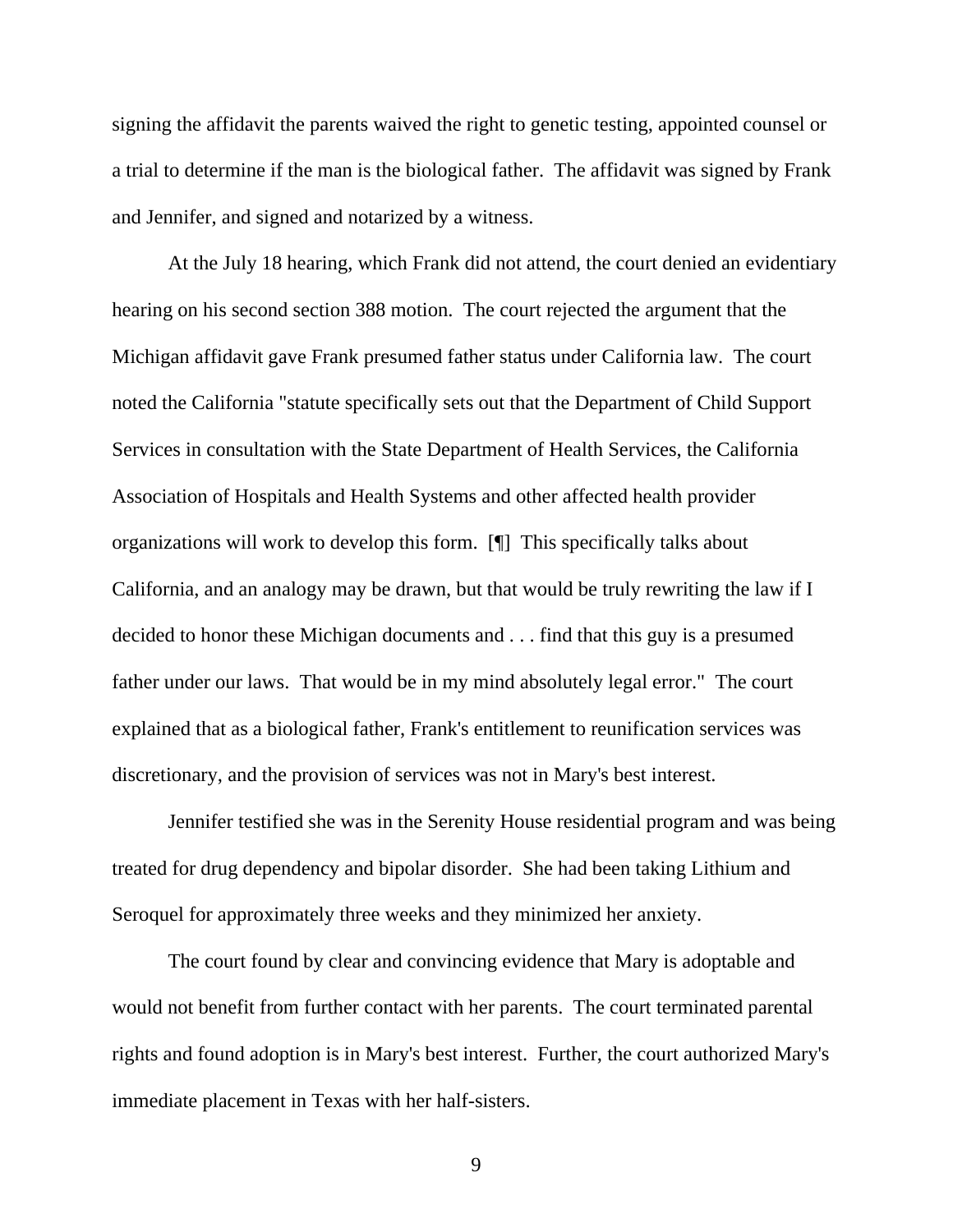#### DISCUSSION

I

### *Frank's Appeal*

## A

In California, the "statutes governing dependency proceedings differentiate the rights of presumed, natural, and alleged fathers. [Citation.] The Uniform Parentage Act of 1973, originally adopted by our Legislature as Civil Code section 7000 et seq. and reenacted without substantive change as Family Code section 7600 et seq. [citation], distinguishes between presumed and merely biological fathers. [Citation.] 'A biological or natural father is one whose biological paternity has been established, but who has not achieved presumed father status . . . . A man who may be the father of a child, but whose biological paternity has not been established, or, in the alternative, has not achieved presumed father status, is an "alleged" father.' " (*In re Liam L.* (2000) 84 Cal.App.4th 739, 745.) "Presumed father status ranks highest. Only a 'statutorily presumed father' is entitled to reunification services under . . . section 361.5, subdivision (a) and custody of his child under . . . section 361.2." (*In re Jerry P.* (2002) 95 Cal.App.4th 793, 801.) Ordinarily, a best interests standard is inapplicable in determining whether a presumed father is entitled to reunification services. (*In re Eric E.* (2006) 137 Cal.App.4th 252, 259 (*Eric E.*).)

 Family Code section 7611 generally sets forth the exclusive means for an unwed father to establish presumed fatherhood. (*In re Zacharia D.* (1993) 6 Cal.4th 435, 449.) Under subdivision (d) of Family Code section 7611, a man is a presumed father if "[h]e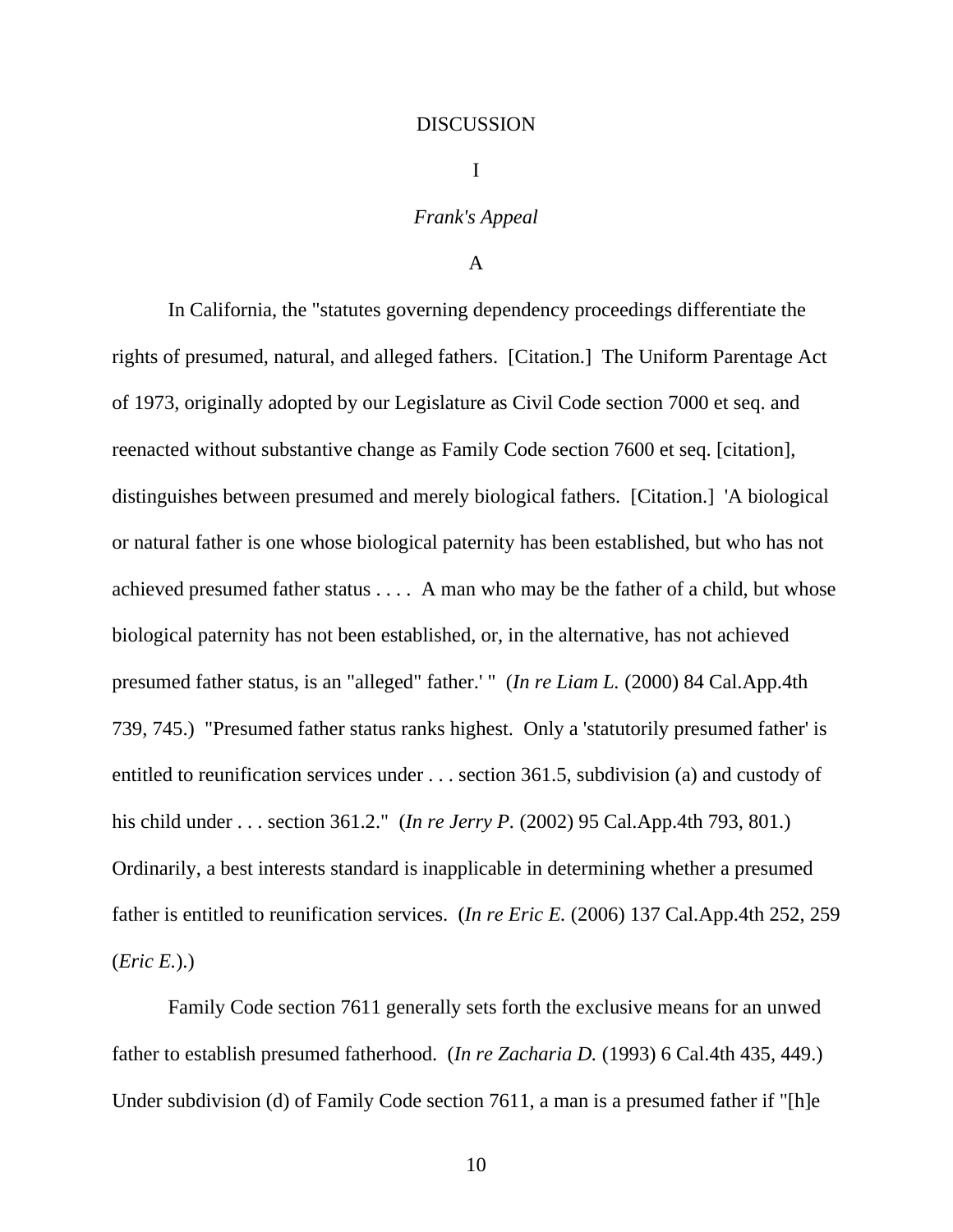receives the child into his home and openly holds out the child as his natural child." "The law gives presumed father status to those who have taken an active role in their children's lives." (*In re Liam L., supra,* 84 Cal.App.4th at pp. 745-746.)

 Further, in 1994 the Legislature amended Family Code section 7611 to provide that alternatively, a man is a presumed father "if he meets the conditions provided in . . . Chapter 3 (commencing with Section 7570) of Part 2," which pertains to the establishment of paternity by voluntary declaration. Family Code section 7573 provides that with exceptions not relevant here, "a completed voluntary declaration of paternity, as described in Section 7574, that has been filed with the Department of Child Support Services shall establish the paternity of a child and shall have the same force and effect as a judgment for paternity issued by a court of competent jurisdiction. The voluntary declaration shall be recognized as a basis for the establishment of an order for child custody, visitation, or child support."

 Under Family Code section 7574, subdivision (a) the "voluntary declaration of paternity shall be executed on a form developed by the Department of Child Support Services in consultation with the State Department of Health Services, the California Family Support Council, and child support advocacy groups." The form must contain certain information, including statements by the parents that they have read and understand the written materials described in Family Code section 7572; a statement by the mother that the man who has signed the voluntary declaration of paternity is the only possible father, and she consents to the establishment of paternity by signing the declaration; and, a statement by the man that "he understands that by signing the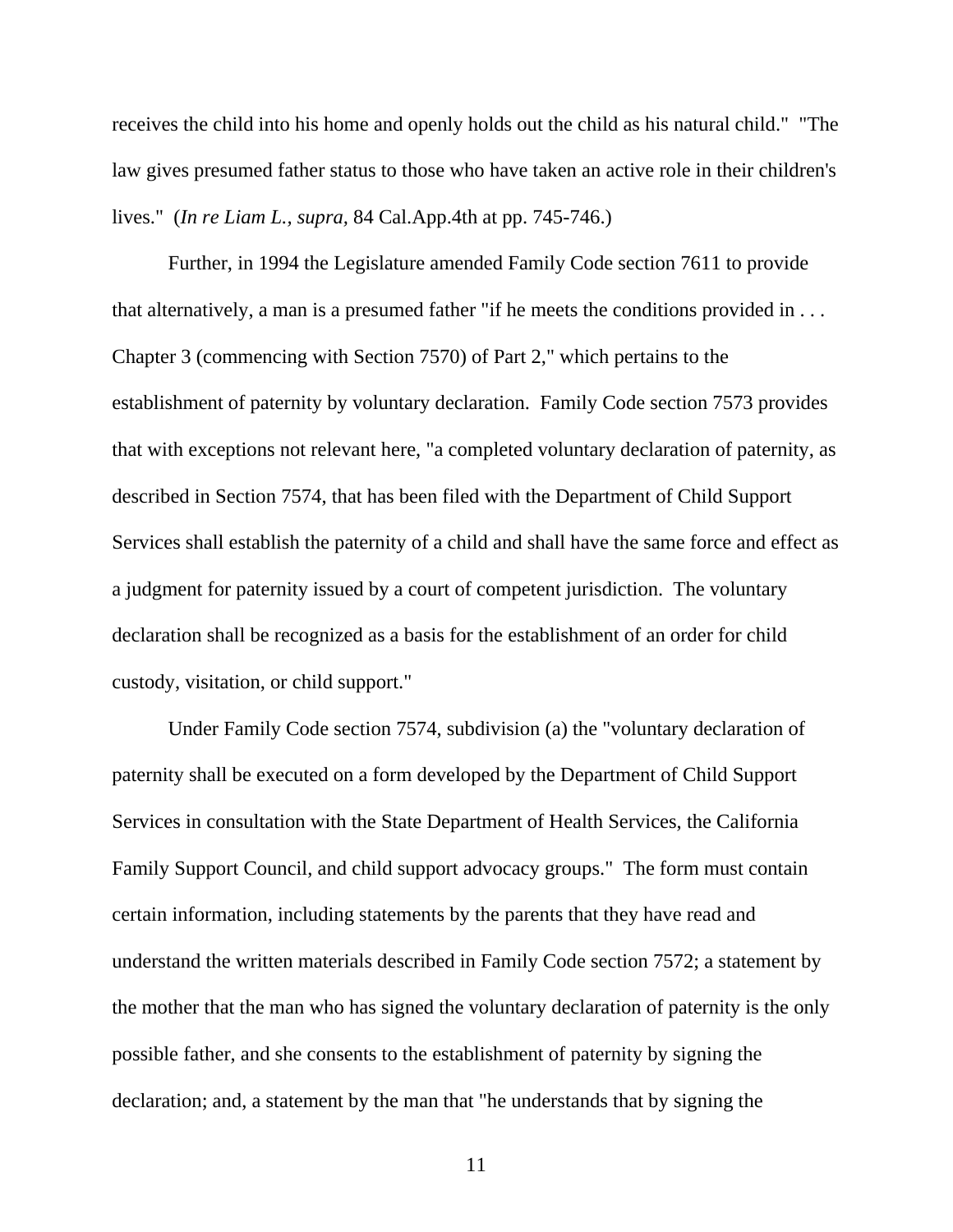voluntary declaration of paternity he is waiving his rights as described in the written materials, that he is the biological father of the child, and that he consents to the establishment of paternity by signing the voluntary declaration of paternity." (Fam. Code, § 7574, subd. (b)(5) & (6); see also § 7572.)

B

 The Agency contends, and the juvenile court found, that an out-of-state voluntary declaration of parentage can never confer presumed father status in a California dependency proceeding simply because the declaration was not made on a California form or filed with the Department of Child Support Services, as required by Family Code section 7574. The Agency concedes that had Mary been born in California and had Frank signed here the identical form he signed in Michigan, he would qualify as a presumed father. Frank asserts that to any extent California's statutory scheme precludes him from being designated a presumed father based solely on geography, it violates his constitutional equal protection rights. We agree with Frank.

 " ' "The concept of the equal protection of the laws compels recognition of the proposition that persons similarly situated with respect to the legitimate purpose of the law receive like treatment." " (*In re Eric J.* (1979) 25 Cal.3d 522, 531.) "It is basic that the guarantees of equal protection embodied in the Fourteenth Amendment to the United States Constitution and article I, sections 11 and 21, of the California Constitution, prohibit the state from arbitrarily discriminating among persons subject to its jurisdiction. This principle, of course, does not preclude the state from drawing any distinctions between different groups of individuals, but does require that, at a minimum,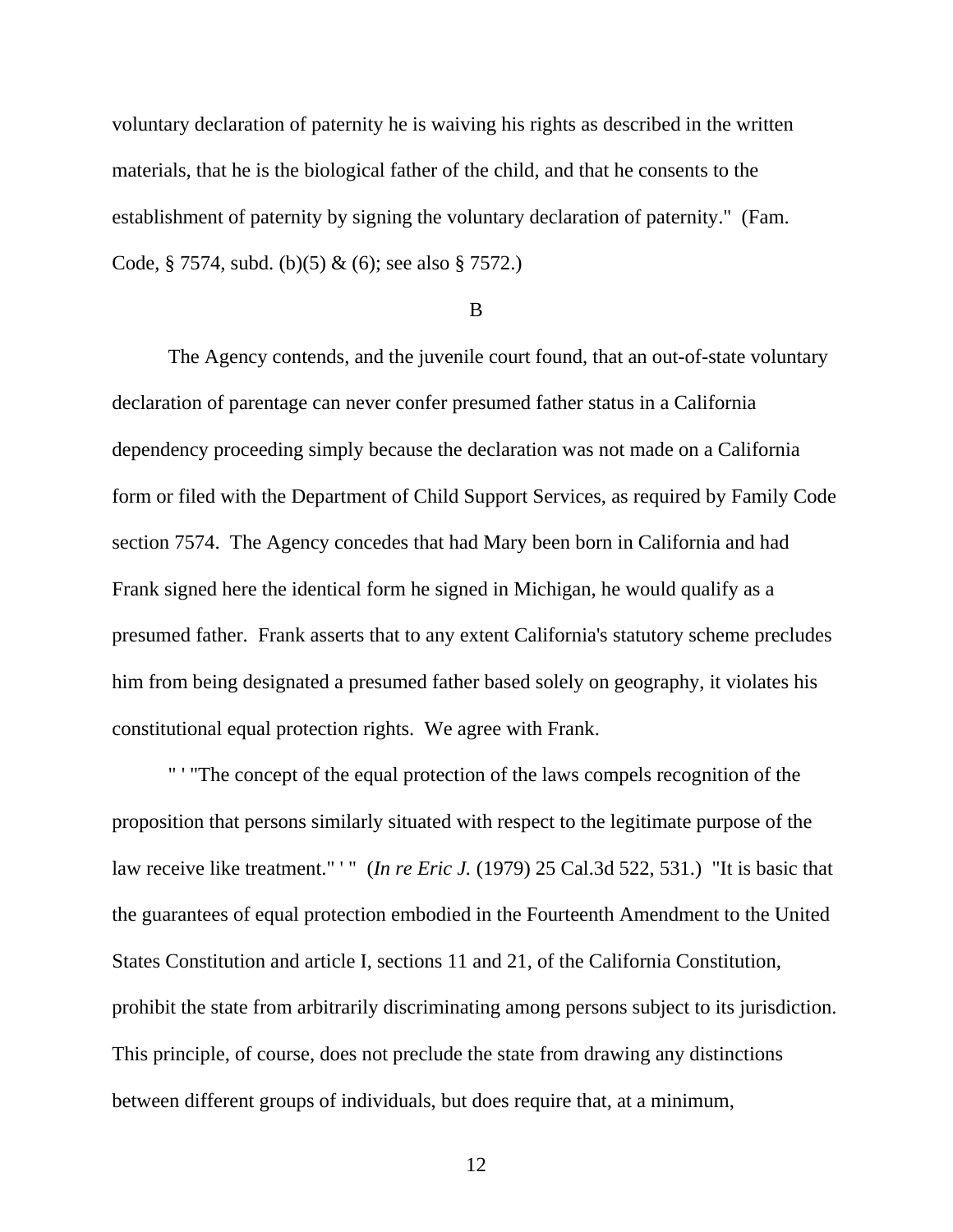classifications which are created bear a rational relationship to a legitimate public purpose. [Citations.] Moreover, 'in cases involving "suspect classifications" or touching on "fundamental interests" . . . the state bears the burden of establishing not only that it has a *compelling* interest which justifies the law but that distinctions drawn by the law are *necessary* to further its purpose.' " (*In re King* (1970) 3 Cal.3d 226, 232 (*King*).)

 Frank is similarly situated to fathers who have voluntarily acknowledged paternity in California. Under both California and Michigan law, a voluntary acknowledgment of paternity shall be recognized as a "basis" for court-ordered child support, custody or visitation. (Fam. Code, § 7573; Mich. Comp. Laws, § 722.1004.) Moreover, both California and Michigan law have similar purposes. In California, "[w]ith the adoption of the statutory scheme on voluntary declarations of paternity, Family Code section 7570 et seq., the Legislature declared that there was a compelling state interest in establishing paternity for all children, with the goal of providing children with support awards and with equal access to benefits such as Social Security, health insurance, and inheritance rights, and found that 'Knowledge of family medical history is often necessary for correct medical diagnosis and treatment. Additionally, knowing one's father is important to a child's development.' [Citation.] [¶] The Legislature further found that a simple system for voluntary paternity declarations would result in a significant increase in the ease of establishing paternity and a significant decrease in the time and money needed to establish paternity, and was in the public interest." (*County of Los Angeles v. Sheldon P.*  (2002) 102 Cal.App.4th 1337, 1339-1340, fn. omitted.) Michigan's Acknowledgment of Parentage Act provides a simple procedure "to establish paternity and provide support for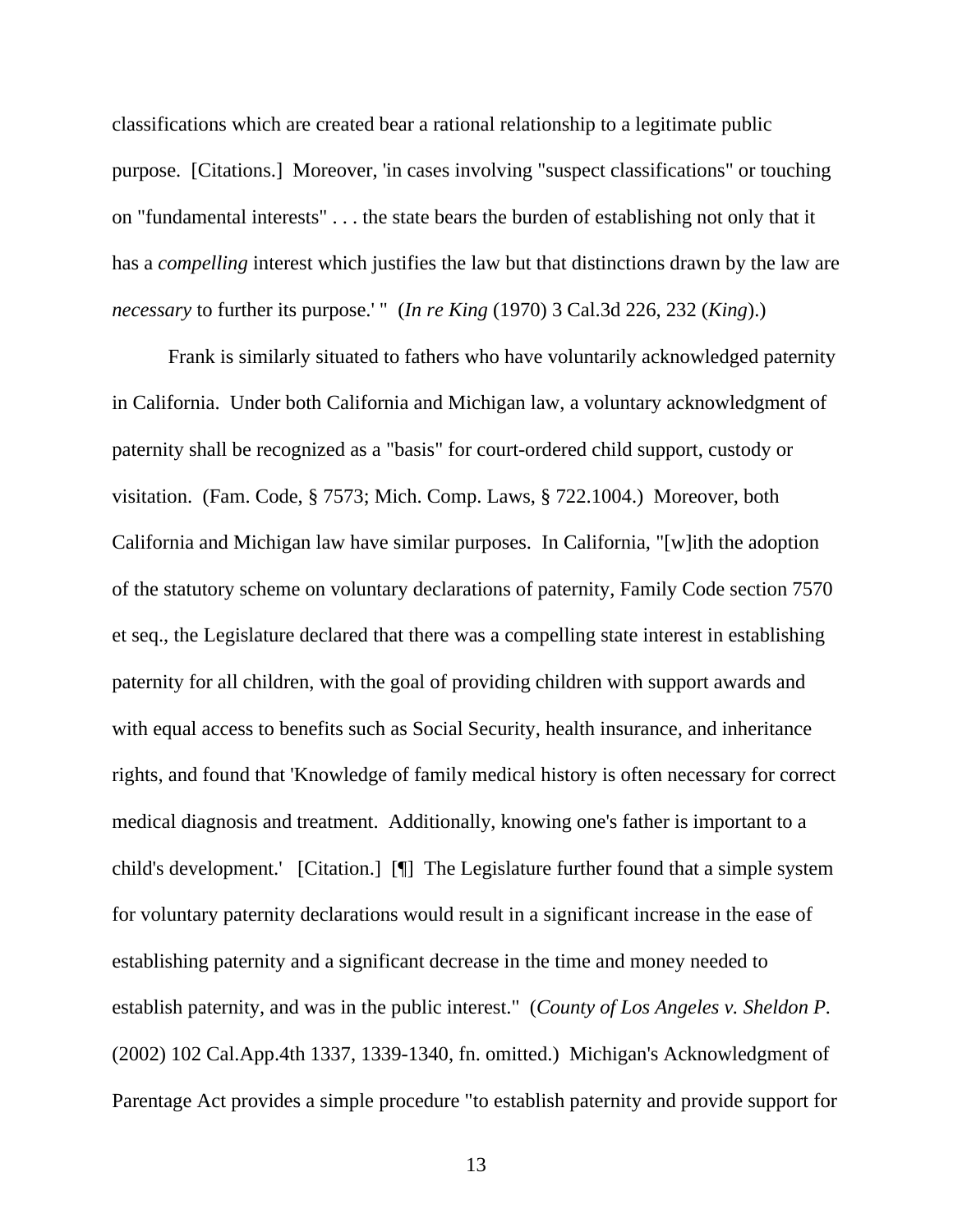children born out of wedlock." (*Sinicropi v. Mazurek* (Mich.App. 2006) 729 N.W.2d  $256, 265.$ <sup>4</sup>

 The Agency only cursorily addresses the equal protection issue. It submits that Frank's constitutional rights were not violated because "he was given the same opportunities as every other man to establish presumed father status in California. . . . Had he traveled to California and was denied access to the declaration process or properly executed a declaration but had not been recognized as a presumed father, then he would have an equal protection argument." The Agency ignores, however, that a

<sup>4</sup> Michigan's Acknowledgement of Parentage Act, effective June 1, 1997, and amendments to California's statutory scheme for the voluntary acknowledgment of paternity (Fam. Code, § 7570 et seq.) were presumably adopted to satisfy federal law. "In 1996 Congress enacted the Personal Responsibility and Work Opportunity Reconciliation Act, commonly known as the Welfare Reform Act. [Citations.] Under the Welfare Reform Act, a program entitled Temporary Aid to Needy Families (TANF) provided states with block funding to distribute to needy families as each state saw fit. [Citations.] TANF replaced the federally funded AFDC program." (*Sneed v. Saenz*  (2004) 120 Cal.App.4th 1220, 1231.) "A state's participation in the TANF program is voluntary, but if a state chooses to participate, its plan must comply with requirements of the Social Security Act and the regulations promulgated thereunder. [Citations.] . . . [Citations.] One of the requirements of TANF participation is that a state must operate a child support enforcement program in compliance with Title IV-D [of the Social Security Act]. (42 U.S.C. § 602(a)(2) (2000).) Among the requirements of Title IV-D are that participating states (1) provide a simple process for voluntarily acknowledging paternity [citation]; (2) require that voluntary acknowledgments may be rescinded only within the earlier of 60 days or the date of an administrative or judicial proceeding relating to the child in which the signatory is a party, including a proceeding to establish a support order [citation]; and (3) ensure that, after the rescission period, a voluntary acknowledgment may be challenged in court only on the basis of fraud, duress, or material mistake of fact, with the burden of proof on the challenger [citation]." (*People ex rel. Dept. of Public Aid v. Smith* (2004) Ill.2d 389, 403.) Both California and Michigan participate in the TANF program. (*Sneed v. Saenz, supra,* 120 Cal.App.4th at p. 1230; Welf. & Inst. Code, § 10080 et seq.; *Ghidotti v. Barber* (1998) 459 Mich. 189, 194-195; Mich. Comp. Laws, § 400.56i.)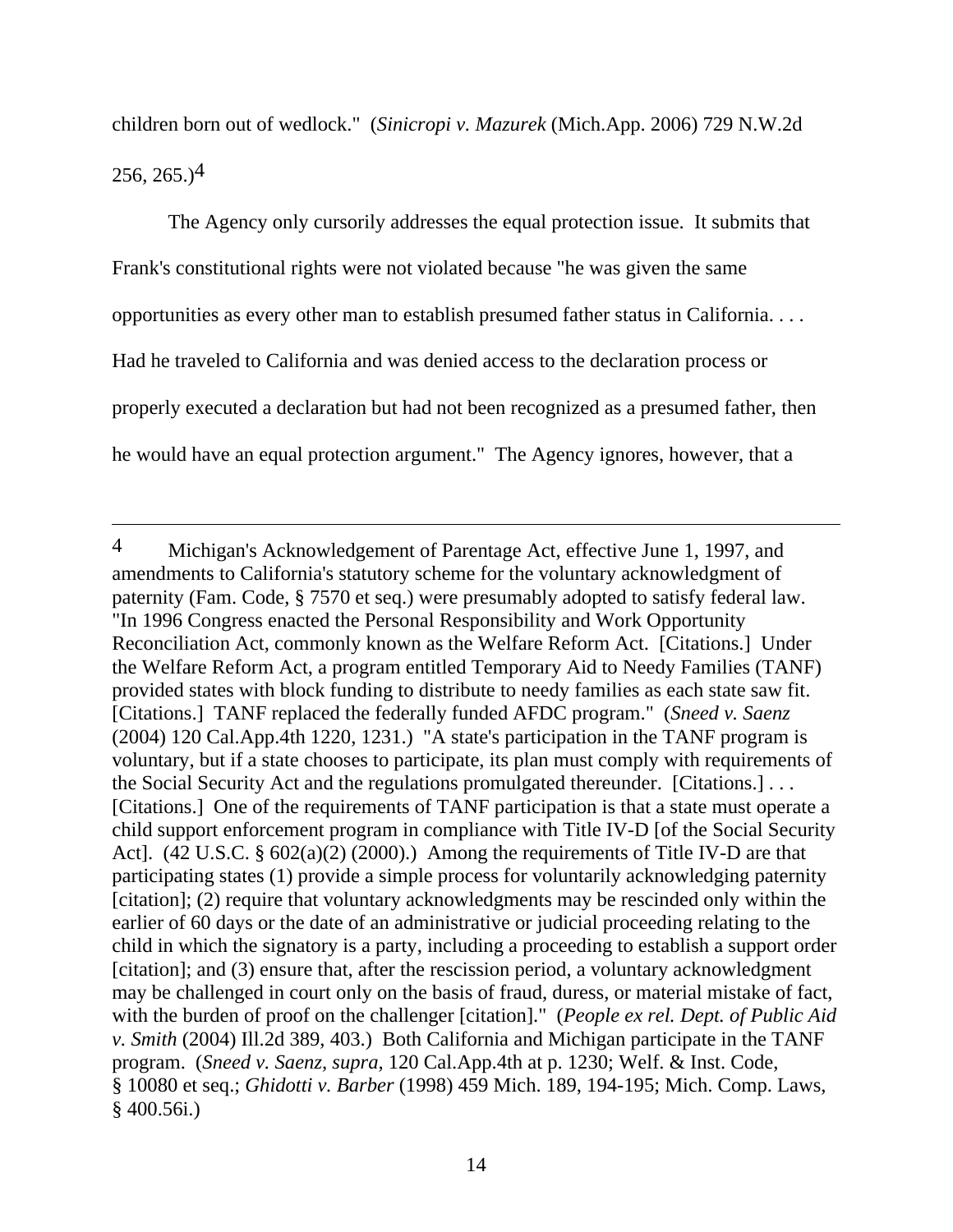voluntary paternity declaration must include the mother's signature and certain statements by the mother. (Fam. Code, § 7574, subd. (b)(1) & (5).) The record contains no suggestion Jennifer would have cooperated with Frank in executing a voluntary paternity declaration in California several years after they ended their relationship, or that Frank had the financial ability to travel to California. The Agency's position essentially begs the constitutional questions.

*King, supra,* 3 Cal.3d 226, is instructive here. In *King,* the constitutionality of a former provision of Penal Code section 270 was at issue. It provided that a father who failed to provide for his child was guilty of a misdemeanor, but " '[i]f the father, during such violation, remains out of the state for 30 days . . . he is guilty of a felony.' " (*King*, at p. 230, fn. 1.) The court struck down the felony provision on equal protection grounds, explaining " '[d]iscrimination *solely* on the basis of location inside or outside of the state bears no more relation to the punitive and deterrent purposes of section 270 than differing locations of nonsupporting fathers within this state.' [Citation.] As odious as the offense of nonsupport of a child may be, it does not take on varying ethical coloration because of its geographic location. Thus, when viewed in relation to the main purposes of the criminal nonsupport provision, the classification drawn appears arbitrary and irrational." (*Id.* at p. 233.)

 Likewise, the disparate treatment here is based solely on geography, and location of a father inside or outside the state bears no more relation to the purposes of the presumed father statute than differing locations of fathers within California. The Agency has identified no compelling or even rational reason for the disparate treatment, and we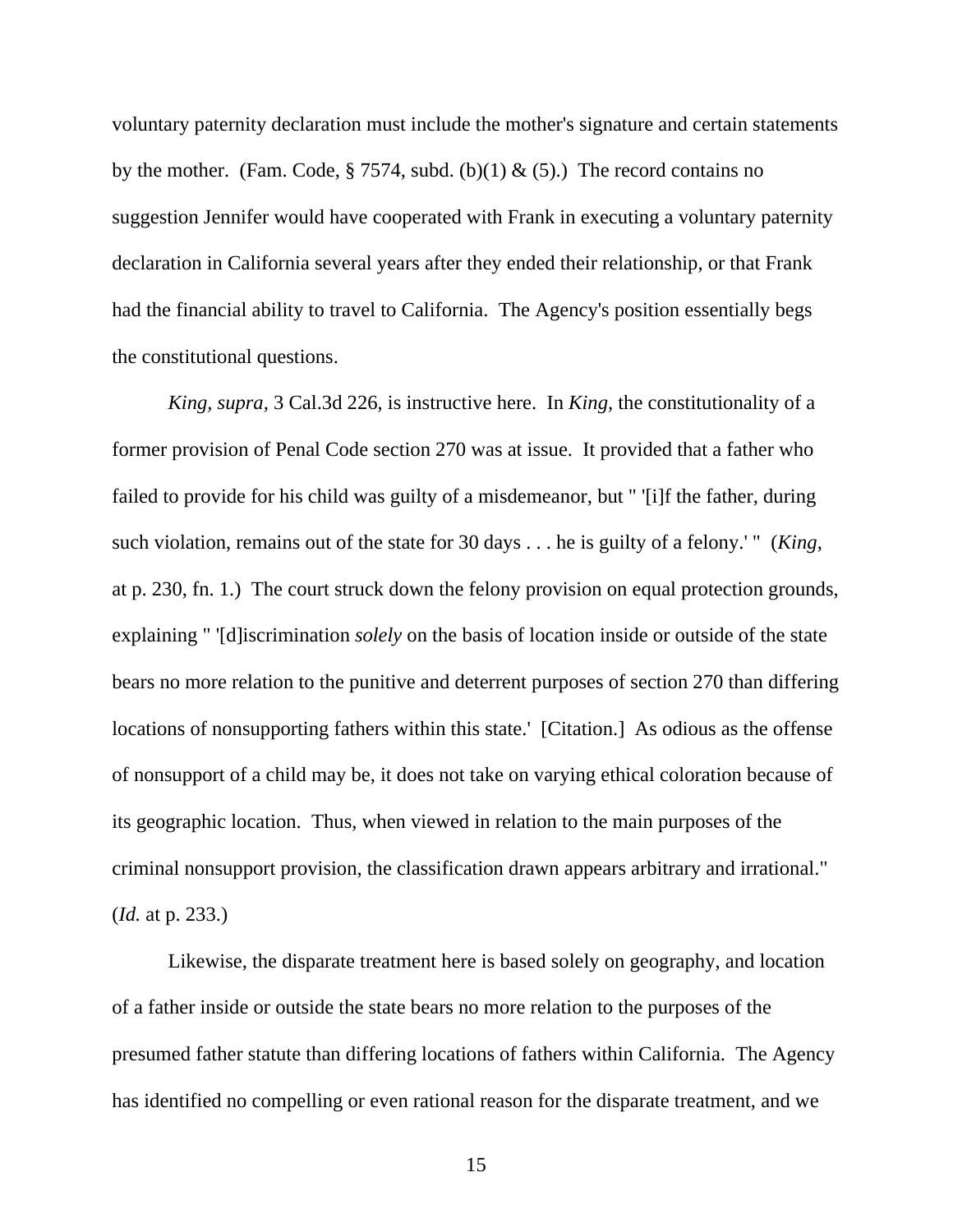are aware of none. Accordingly, we hold Family Code sections 7611 and 7570 et seq. violate constitutional equal protection principles to any extent they purport to deny Frank presumed father status on the sole ground he made his voluntary acknowledgement of paternity in Michigan instead of California.

## $\overline{C}$

 Frank also relies on the constitution's full faith and credit clause. Article IV, section 1 of the United States Constitution requires that "[f]ull faith and credit shall be given in each state to the public acts, records, and judicial proceedings of every other State." "The purpose of the clause 'was to alter the status of several states as independent foreign sovereignties, each free to ignore obligations created under the laws or by the judicial proceedings of the others, and to make them integral parts of a single nation throughout which a remedy upon a just obligation might be demanded as of right, irrespective of the state of its origin.' " (*Bank of America v. Jennett* (1999) 77 Cal.App.4th 104, 113, citing *Milwaukee County v. White Co.* (1935) 296 U.S. 268, 277.) "Regarding judgments, . . . the full faith and credit obligation is exacting. A final judgment in one State, if rendered by a court with adjudicatory authority over the subject matter and persons governed by the judgment, qualifies for recognition throughout the land." (*Baker v. General Motors Corp.* (1998) 522 U.S. 222, 233, fn. omitted.)

 Frank's paternity affidavit is a public record of Michigan. (See Mich. Comp. Laws, § 722.1005.) Further, under Michigan law, as California law, a voluntary acknowledgement of paternity has the same force and effect as a judgment of paternity. (Fam. Code, § 7573; Mich. Comp. Laws, § 722.1004.)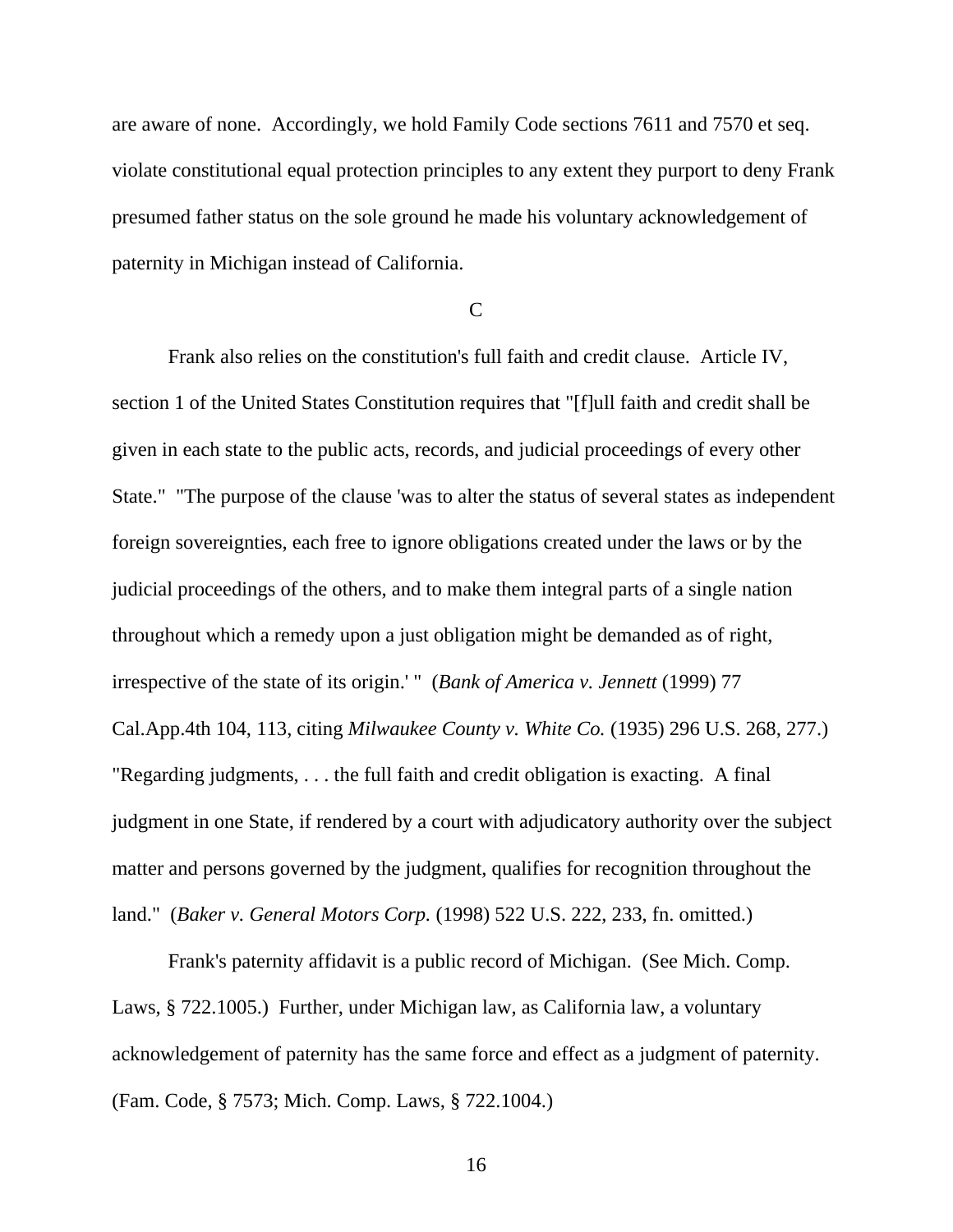The Agency agrees the Michigan affidavit qualifies for full faith and credit, but it submits the juvenile court gave it due credit by declaring Frank a biological father entitled to reunification services only on a best interests showing under section 388. The Agency asserts that since there is no "presumed" father category in Michigan, the Michigan affidavit is not entitled to full faith and credit to establish presumed fatherhood in this state. The Agency points out there was no proceeding in Michigan in which Frank was adjudged entitled to reunification services, custody or visitation.

 The full faith and credit clause "requires only that the judgment be given as much effect in the state of the forum as in the state of its rendition." (7 Witkin, Summary of Cal. Law (10th ed. 2005) Constitutional Law, § 38, p. 121.) "It is well settled that both the validity and the effect of a judgment are governed by the laws of the state where it is rendered. . . . Judgments rendered in another state will usually be accepted as conclusive proof of the exact rights which have been finally adjudicated thereby. [Citation.] The full faith and credit provision of the Constitution is designed to provide a method of proving the record of a judicial proceeding in one state for the express purpose of carrying out the result of that proceeding in other states. [Citation.] The full faith and credit clause requires only that the judgment should be given such effect as it had by the law or usage of the state of its origin." (*Gilmer v. Spitalny* (1948) 84 Cal.App.2d 39, 44.)

 Frank agrees Michigan has no "presumed" father category, but he asserts the effect of a voluntary acknowledgment of paternity is nonetheless essentially the same in Michigan and California. In both states an acknowledgment acts as a judgment of paternity, and forms the basis for court-ordered custody, visitation and support. (Fam.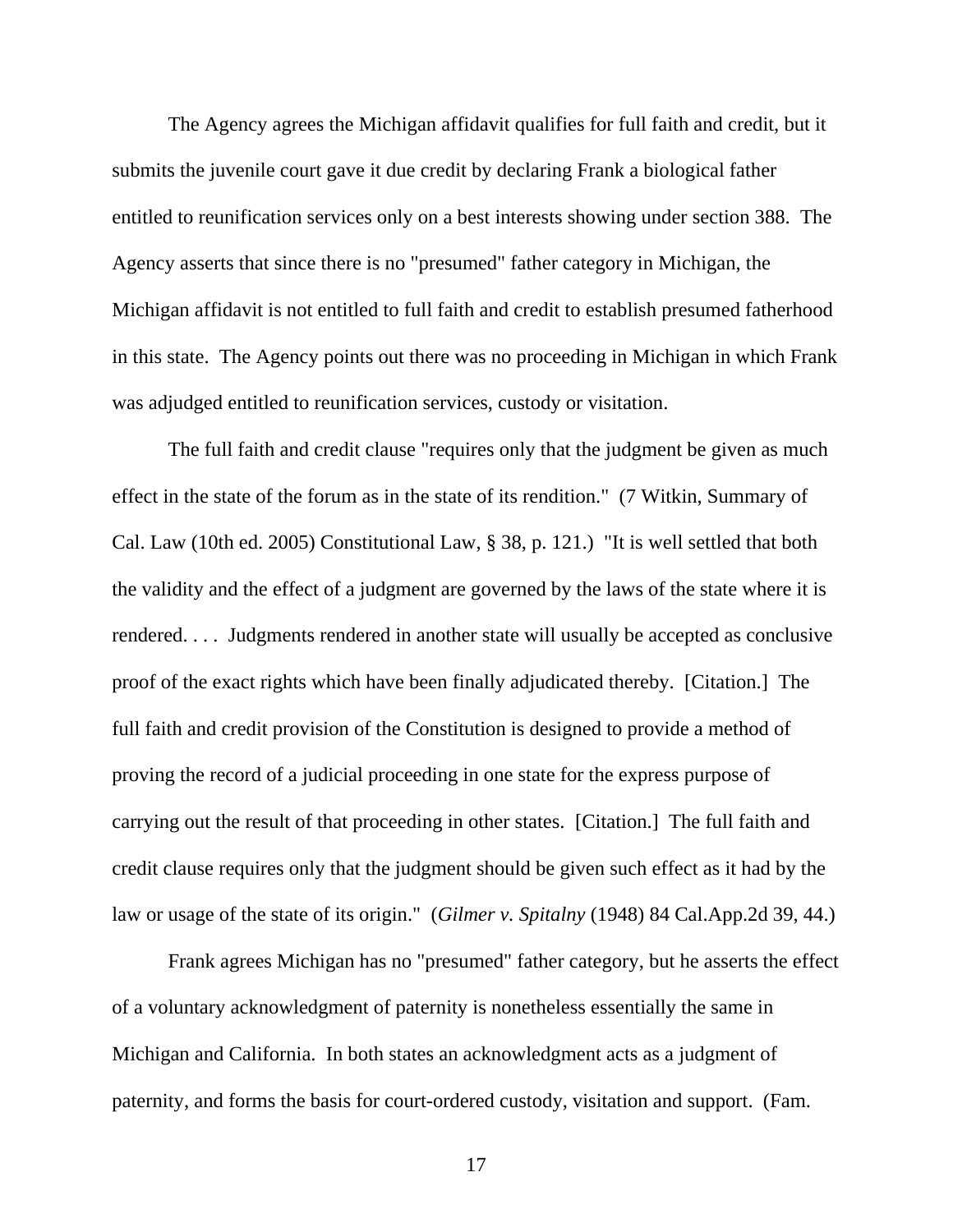Code, § 7573; Mich. Comp. Laws, § 722.1004.) In California, a father who has signed a voluntary acknowledgment of paternity is, as a presumed father, ordinarily entitled to reunification services without any showing of best interests. (*Eric E., supra,* 137 Cal.App.4th at p. 259.) In Michigan, before the juvenile court enters a disposition order, the child welfare agency "shall prepare a case service plan [for the parents] that shall be available to the court and all the parties to the proceeding," and the court "shall consider the case service plan." (Mich. Comp. Laws,  $\S 712A.18f$ , subds. (2) & (4).)

 The Agency ignores those provisions of the statute, and cites only the portion that states, "If services were not provided to the child and his or her parent . . . , the reasons why services were not provided" must be included in the agency's written report. (Mich. Comp. Laws, § 712A.18f, subd. (1)(b).) The Agency submits Michigan differs from California because Michigan "does not mandate treatment plans and services," and "if it is not safe or reasonable to reunite the family (i.e., the father sexually molested the child, beat the child, is incarcerated for a significant period . . . , etc.), it is not mandatory to give a treatment plan and services to that parent."

 The Agency well knows, however, that in California there are also instances in which a parent, including a presumed father, may be denied services. For instance, services may be denied because of severe physical abuse or severe sexual abuse of the child or a sibling; because of the parent's history of drug or alcohol abuse and past resistance to court-ordered treatment; because the parent failed to reunify with other dependent children, as happened here with Jennifer; and because the parent is incarcerated and services would be detrimental to the child. (§ 361.5, subd. (b)(5), (6),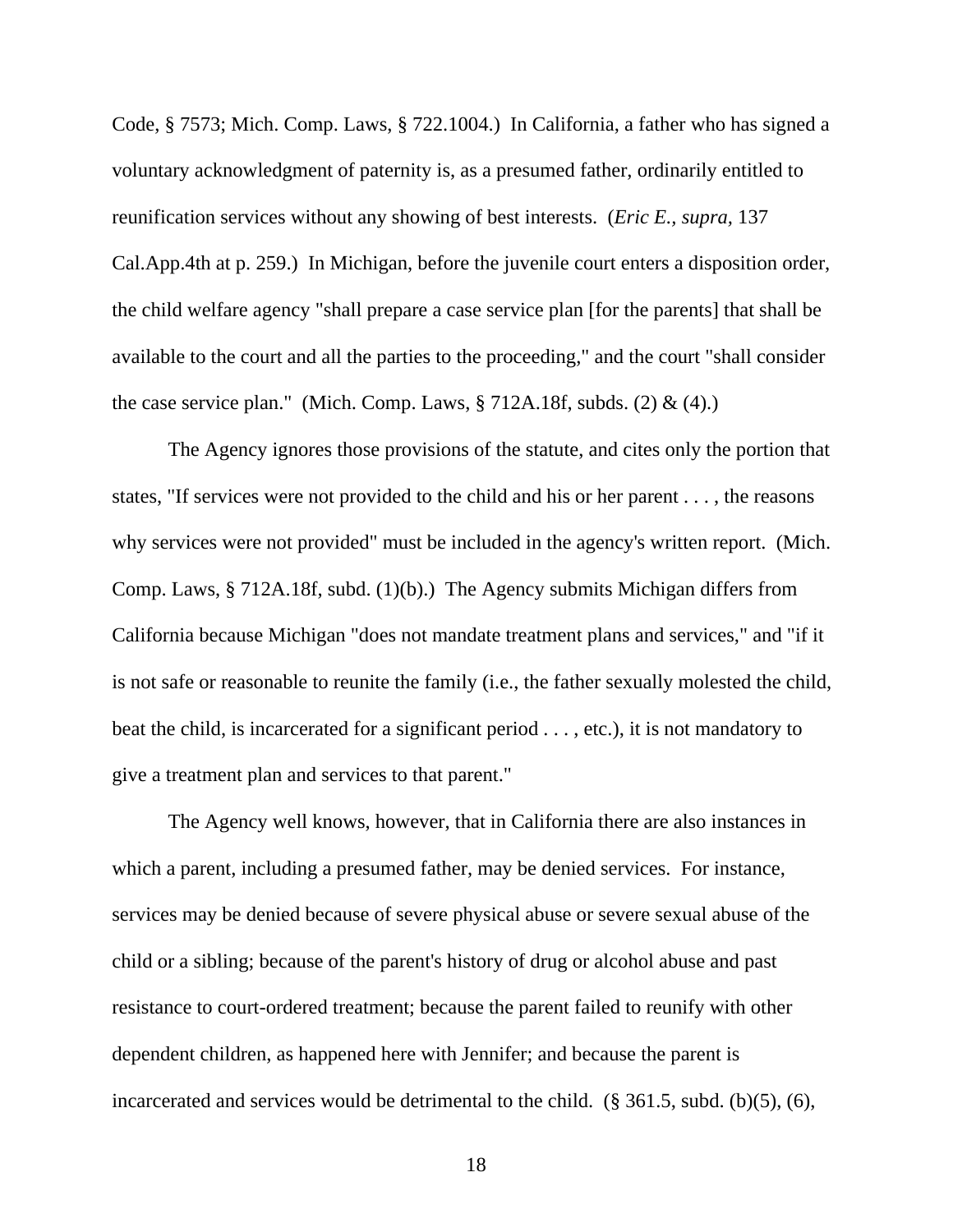(10), (13), (e)(1).) The Michigan statute, *read as a whole*, reasonably implies that a parent is entitled to reunification services unless there is a compelling reason for denying them (Mich. Comp. Laws, § 712A.18f), as is the case in California. We conclude the effect of the Michigan paternity affidavit is essentially the same under both Michigan and California law, and thus full faith and credit principles apply.

 In any event, Family Code section 5604 puts the matter to rest. It provides: "A previous determination of paternity made by another state, whether established through *voluntary acknowledgment procedures* in effect in that state or through an administrative or judicial process shall be given *full faith and credit* by the courts in this state, and *shall have the same effect as a paternity determination made in this state* and may be enforced and satisfied in a like manner." (Italics added; see also 42 U.S.C. § 666(a)(11) [each state participating in the TANF program must design "[p]rocedures under which a State must give full faith and credit to a determination of paternity made by any other State, whether established through voluntary acknowledgment or through administrative or judicial process"].)

 At oral argument, the Agency asserted Family Code section 5604 is inapplicable because it appears in division 9, part 5, article 9 of the Family Code, which pertains to "intercounty support obligations." (Capitalization omitted.) We review issues of statutory construction independently, and "[o]ur primary aim in construing any law is to determine the legislative intent. [Citation.] In doing so, we look first to the words of the statute, giving them their usual and ordinary meaning." (*Committee of Seven Thousand v. Superior Court* (1988) 45 Cal.3d 491, 501.) "Significance should be given, if possible, to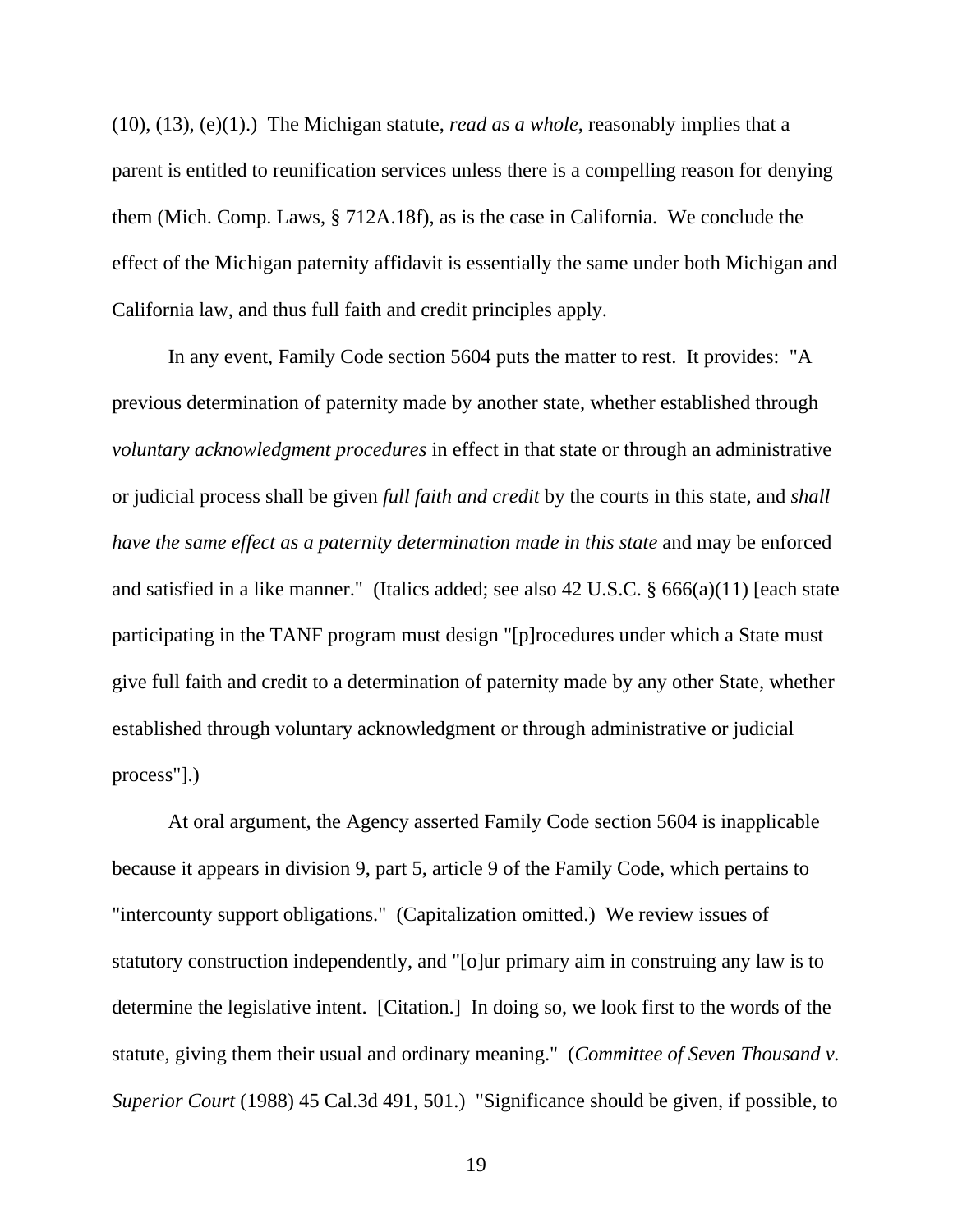every word of an act, and a construction that renders a word surplusage should be avoided." (*Home Depot, U.S.A., Inc. v*. *Contractors' State License Bd.* (1996) 41 Cal.App.4th 1592, 1602.) " 'When the [statutory] language is clear and unambiguous, there is no need for construction.' " (*Department of Fish & Game v. Anderson-Cottonwood Irrigation Dist.* (1992) 8 Cal.App.4th 1554, 1562.)

 Family Code section 5604 broadly states an out-of-state paternity declaration is entitled to full faith and credit and "shall have the *same effect* as a paternity determination made in this state." (Italics added.) A voluntary paternity acknowledgment made in California has the *effect* of giving the father presumed father status. Had the Legislature intended to limit Family Code section 5604 to child support matters it could, of course, have said so. We conclude Family Code section 5604 is applicable, and regardless of the lack of a "presumed" father category in Michigan, that state's paternity acknowledgment is entitled to full faith and credit in California, meaning it qualifies Frank for presumed father status and reunification services as a matter of right.

#### D

 The Agency also contends the juvenile court was justified in requiring Frank to bring a section 388 motion and show the provision of reunification services was in Mary's best interest because the reunification period had passed by the time he requested presumed father status based on the Michigan affidavit.

 " '[U]p until the time the section 366.26 hearing is set, the parent's interest in reunification is given precedence over a child's need for stability and permanency.' [Citation.] 'Once reunification services are ordered terminated, the focus shifts to the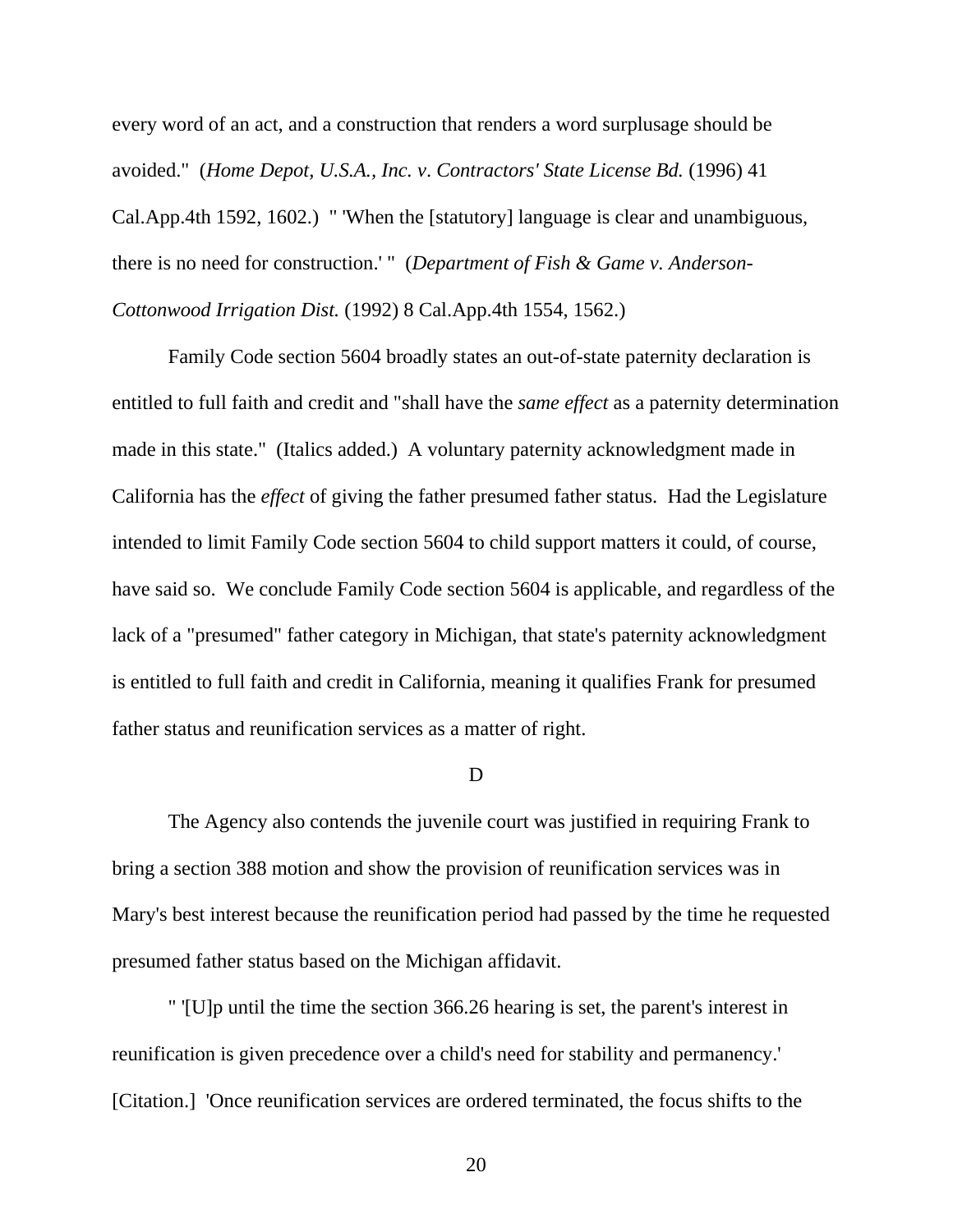needs of the child for permanency and stability.' [Citation.] 'The burden thereafter is on the parent to prove changed circumstances pursuant to section 388 to revive the reunification issue. Section 388 provides the "escape mechanism" that . . . must be built into the process to allow the court to consider new information.' " (*In re Zacharia D., supra,* 6 Cal.4th at p. 447.) In addition to showing changed circumstances, the parent must make a prima facie showing that modification would serve the child's best interest. (*In re Zachary G., supra,* 77 Cal.App.4th at p. 806.)

 The Agency relies on *Eric E., supra,* 137 Cal.App.4th 252, in which the biological father claimed entitlement to presumed father status based on his filing of a voluntary declaration in California. The court deemed his motion to have been brought under section 388 because it was made after expiration of the reunification period and the setting of a section 366.26 hearing. (*Eric E.,* at p. 258.) The court held the father's "argument that his voluntary declaration of paternity carries the weight of a judgment is premature because he cannot show that he satisfies the threshold requirement of a section 388 petition." (*Id.* at p. 262.) The court rejected the notion it was improper to consider the best interest of the child in deciding presumed father status, as after the termination of reunification services and the scheduling of a hearing under section 366.26 the focus changed to the needs of the child. (*Eric E.*, at p. 262.)

*Eric E.,* however, is readily distinguishable. In *Eric E.,* the biological father was offered reunification services even though he was an alleged father. He failed to comply with his case plan, and at the section 366.26 hearing, held more than a year after he was offered services, he moved for presumed father status based on a voluntary declaration of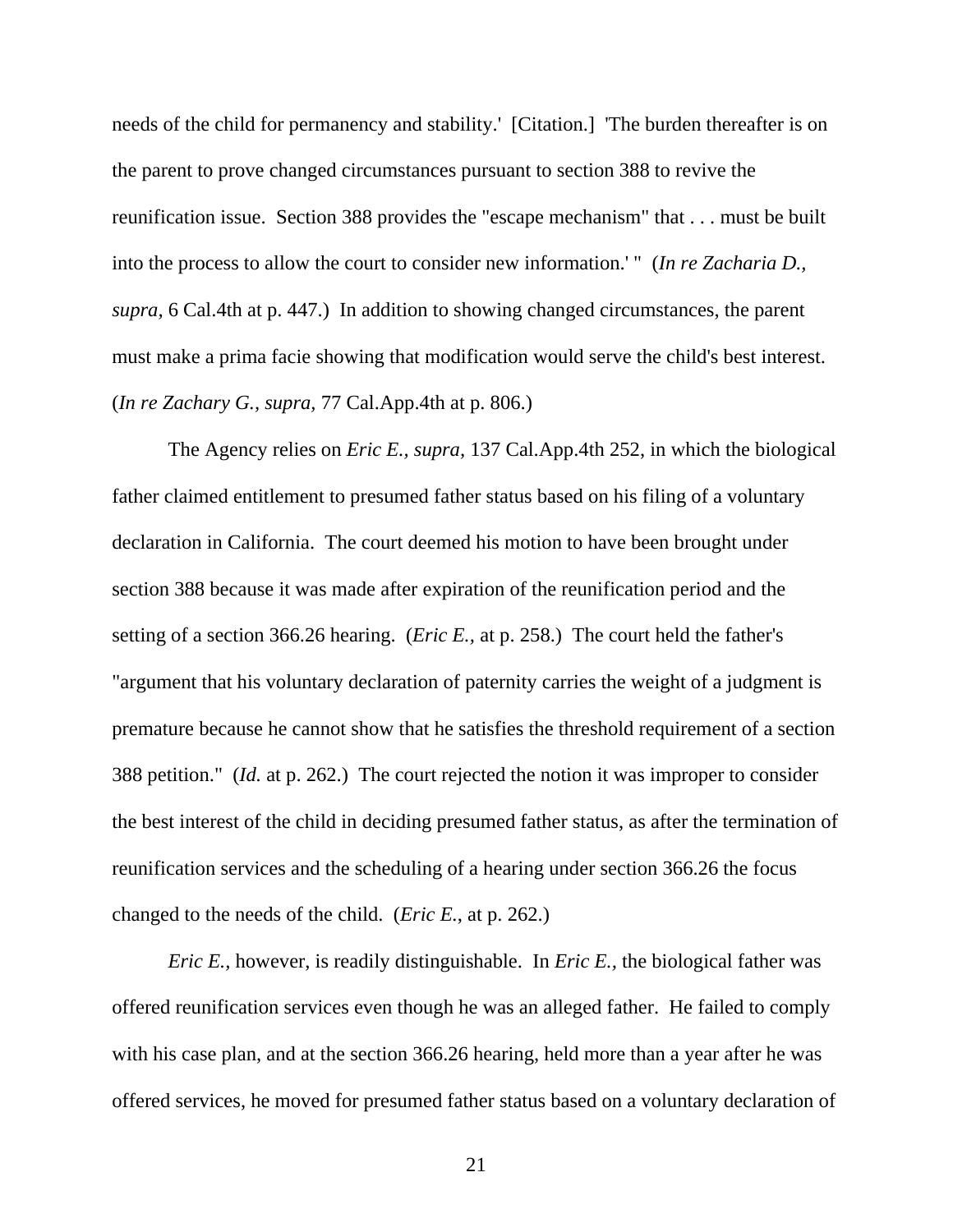paternity. (*Eric E., supra,* 137 Cal.App.4th at pp. 255-256.) In other words, the father was uncooperative and his lack of involvement during the reunification period showed a lack of dedication and the intent to unnecessarily delay the proceedings.

 Here, in November 2005, at the commencement of the proceedings, Jennifer identified Frank as Mary's father and advised the court there was a paternity judgment and child support order in Michigan. On January 5, 2006, Jennifer was denied reunification services, and thus there was never any reunification period. Frank first appeared and claimed presumed father status on February 10, 2006, which appears to have been shortly after the Agency located him and notified him of the proceedings. It was also well within the 12-month reunification period for a child Mary's age. (§ 361.5, subd.  $(a)(1)$ .)

*Eric E.* is inapplicable here, and the court erred by requiring Frank to bring a section 388 petition and make a best interest showing to receive reunification services. When Frank requested presumed father status in February 2006, the court should have granted it and ordered the Agency to provide him with a service plan. The error was prejudicial and requires reversal of the judgment terminating his parental rights and remand for further proceedings.

### II

## *Jennifer's Appeal*

### A

 Jennifer challenges the court's denial of her petition for modification under section 388 without an evidentiary hearing. "A juvenile court order may be changed, modified or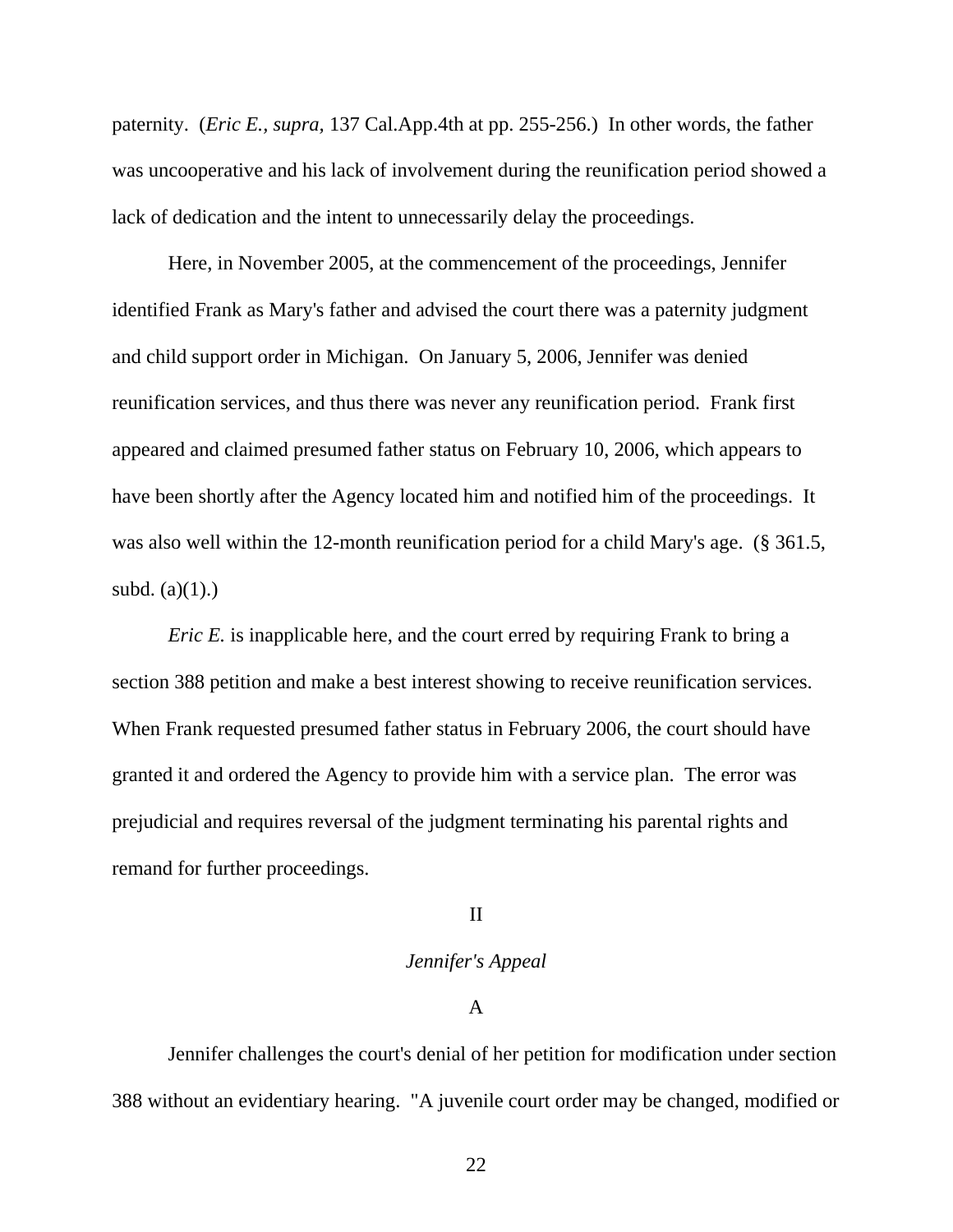set aside under section 388 if the petitioner establishes by a preponderance of the evidence that (1) new evidence or changed circumstances exist and (2) the proposed change would promote the best interests of the child. [Citation.] A parent need only make a prima facie showing of these elements to trigger the right to a hearing on a section 388 petition and the petition should be liberally construed in favor of granting a hearing to consider the parent's request." (*In re Zachary G.* (1999) 77 Cal.App.4th 799, 806.)

 "However, if the liberally construed allegations of the petition do not make a prima facie showing of changed circumstances and that the proposed change would promote the best interests of the child, the court need not order a hearing on the petition. [Citations.] The prima facie requirement is not met unless the facts alleged, if supported by evidence given credit at the hearing, would sustain a favorable decision on the petition." (*In re Zachary G., supra,* 77 Cal.App.4th at p. 806.)

 The appellate court " 'will not disturb [a] decision unless the trial court has exceeded the limits of legal discretion by making an arbitrary, capricious, or patently absurd determination [citations].' " (*In re Geoffrey G.* (1979) 98 Cal.App.3d 412, 421.)

 We conclude Jennifer did not make a prima facie showing of changed circumstances. Jennifer conceded that when the jurisdiction and disposition hearing was held in early January 2006 she was not actively engaged in drug rehabilitation. She argued circumstances had changed because in March she completed a detoxification program, and she was in drug treatment and attending NA meetings. Jennifer's drug abuse, however, dates back more than 23 years. She reported she began using illegal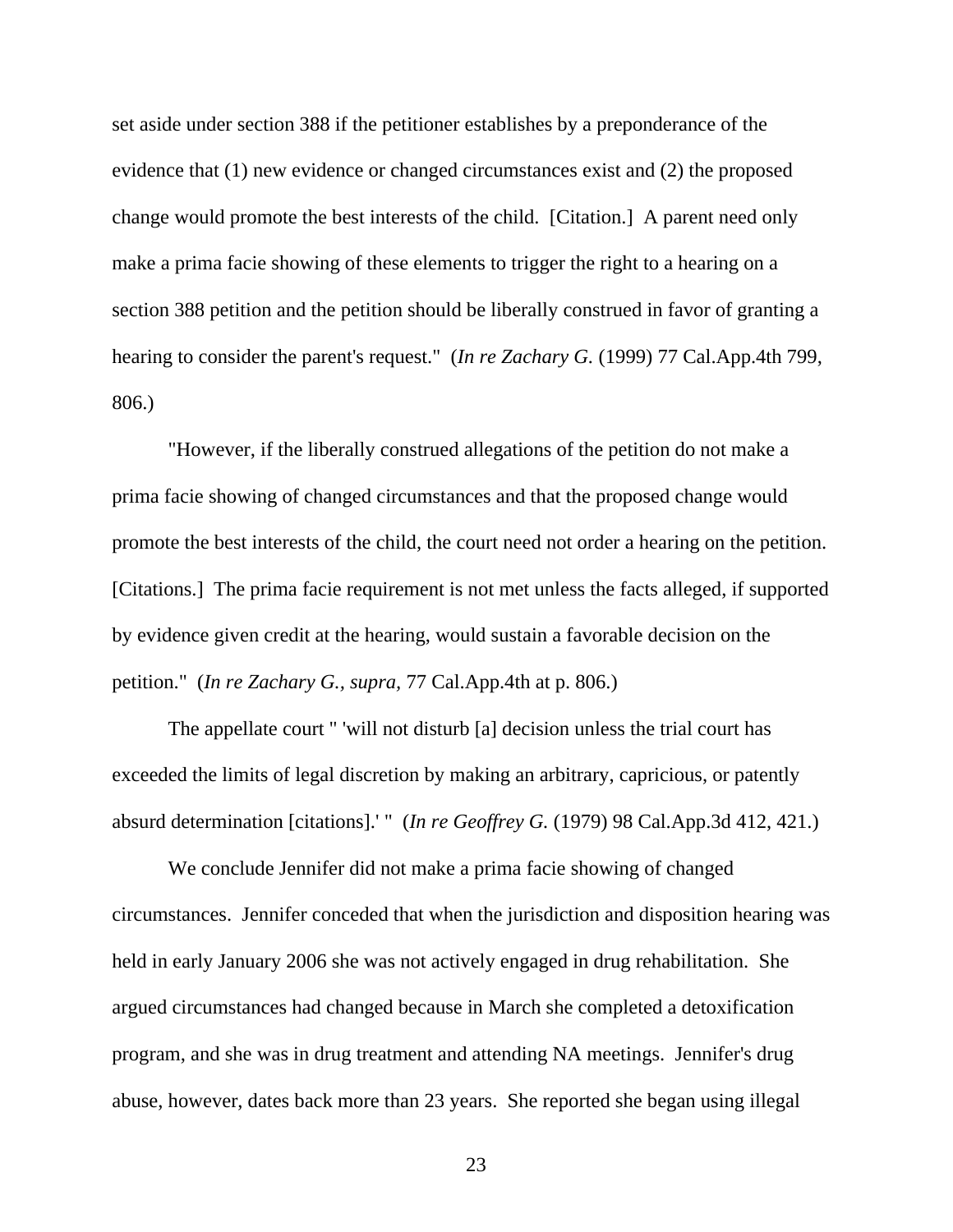substances at the age of 13, and that contributed to her dropping out of school during the 10th grade. Her drugs of choice were marijuana, methamphetamine, cocaine and heroin. She lost custody of her three older children because of her drug abuse. Given the severity of Jennifer's drug problem the court could reasonably find her sobriety between March and the date of the hearing, June 20, was not particularly compelling. (See *In re Clifton B.* (2000) 81 Cal.App.4th 415, 423 ["Carl's seven months of sobriety since his relapse . . . , while commendable, was nothing new"].)

 Jennifer also claimed changed circumstances on the ground she was "seeking mental health treatment" that she did not receive during the dependency proceedings for her three older children. At the time of the hearing, however, she had been in dual treatment for drug abuse and bipolar disorder for only *four or five days*. As the court noted, there was no suggestion dual treatment may allow Jennifer to reunify with Mary within the 12-month period, which was then less than five months away. The court found "there is no way based on the . . . extensive history of this case that [Jennifer's] recent activity amounts to even a prima facie case of changing circumstances." We agree and find no abuse of discretion. "A petition which alleges merely changing circumstances and would mean delaying the selection of a permanent home for a child to see if a parent . . . might be able to reunify at some future point, does not promote stability for the child or the child's best interests. [Citation.] ' "[C]hildhood does not wait for the parent to become adequate." ' " (*In re Casey D.* (1999) 70 Cal.App.4th 38, 47.)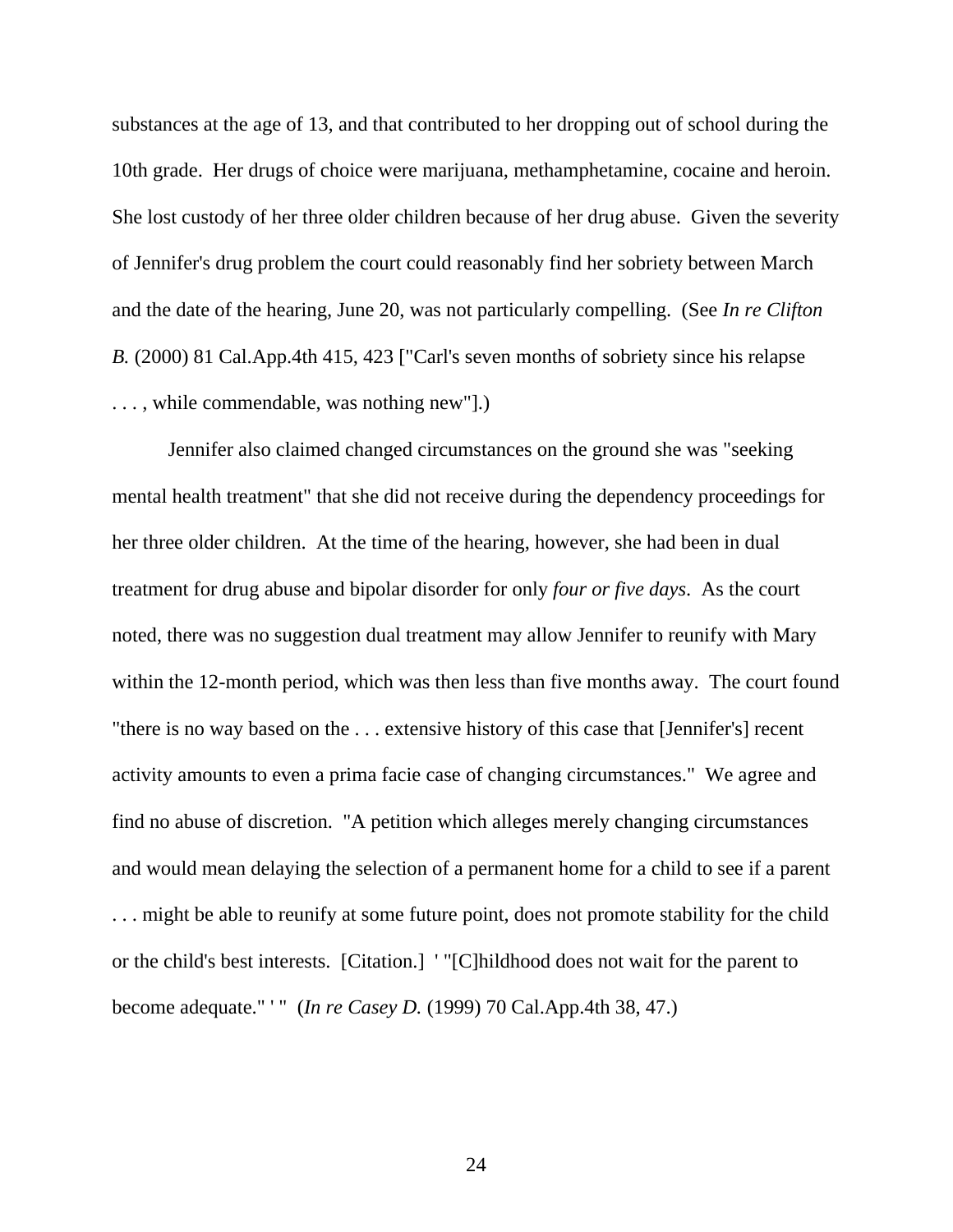Additionally, Jennifer challenges the sufficiency of the evidence to support the court's finding that the exception to the adoption preference found in section 366.26, subdivision  $(c)(1)(A)$  is inapplicable. "On review of the sufficiency of the evidence, we presume in favor of the order, considering the evidence in the light most favorable to the prevailing party, giving the prevailing party the benefit of every reasonable inference and resolving all conflicts in support of the order." (*In re Autumn H.* (1994) 27 Cal.App.4th 567, 576.)

 "Adoption, where possible, is the permanent plan preferred by the Legislature." (*In re Autumn H., supra,* 27 Cal.App.3d at p. 573.) If the court finds a child cannot be returned to her parent and is likely to be adopted if parental rights are terminated, it must select adoption as the permanent plan unless it finds termination would be detrimental to the child under one of six specific exceptions.  $(\S$  366.26, subd. (c)(1).) The section 366.26, subdivision (c)(1)(A) exception applies if "termination of parental rights would be detrimental to the child because the 'parents . . . have maintained regular visitation and contact with the minor and the minor would benefit from continuing the relationship.' " (*In re Derek W.* (1999) 73 Cal.App.4th 823, 826.) The parent bears the burden of proving the exception applies. (*Ibid.*)

 This court has interpreted the phrase "benefit from continuing the relationship" to refer to a "parent-child" relationship that "promotes the well-being of the child to such a degree as to outweigh the well-being the child would gain in a permanent home with new, adoptive parents. In other words, the court balances the strength and quality of the

B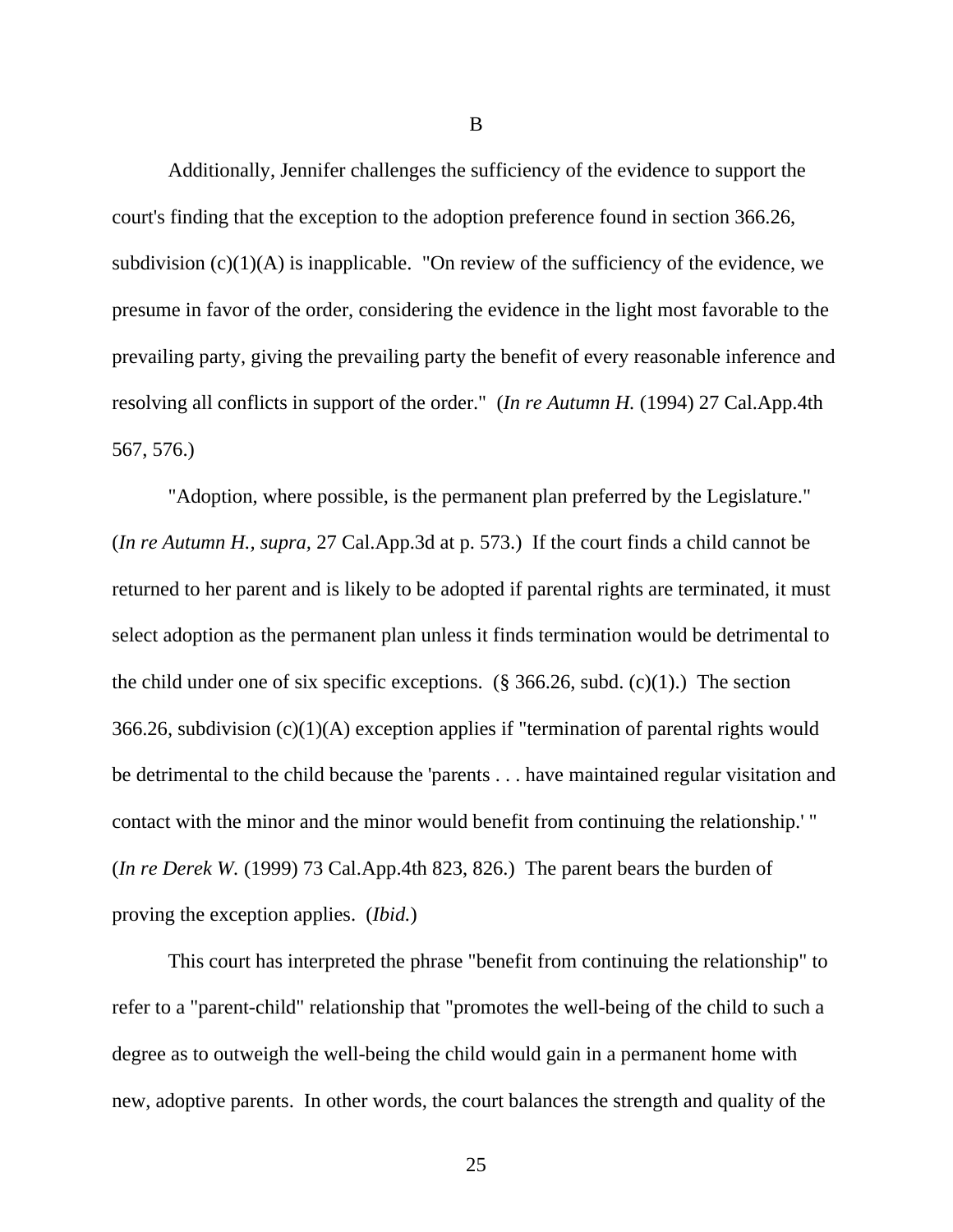natural parent[-]child relationship in a tenuous placement against the security and the sense of belonging a new family would confer. If severing the natural parent[-]child relationship would deprive the child of a substantial, positive emotional attachment such that the child would be greatly harmed, the preference for adoption is overcome and the natural parent's rights are not terminated." (*In re Autumn H., supra,* 27 Cal.App.4th at p. 575.)

 A parent must show more than frequent and loving contact or pleasant visits. (*In re Derek W., supra,* 73 Cal.App.4th 823, 827.) "Interaction between natural parent and child will always confer some incidental benefit to the child. . . . The relationship arises from the day-to-day interaction, companionship and shared experiences." (*In re Autumn H., supra, 27 Cal.App.4th at p.* 575.)<sup>5</sup> The parent must show he or she occupies a parental role in the child's life, resulting in a significant, positive, emotional attachment between child and parent. (*In re Autumn H.*, at p. 575; *In re Elizabeth M.* (1997) 52 Cal.App.4th 318, 324.)

 It is undisputed that Jennifer regularly visited Mary. The record, however, contains substantial evidence to support the court's finding that Jennifer did not show Mary would suffer great harm if she did not have continued contact with her mother, or that the benefit of continued contact would outweigh the benefits of adoption.

 $\overline{a}$ 

<sup>5</sup> However, as we clarified in *In re Casey D., supra,* 70 Cal.App.4th 38, 51: "Dayto-day contact is not necessarily required, although it is typical in a parent-child relationship. A strong and beneficial parent-child relationship might exist such that termination of parental rights would be detrimental to the child, particularly in the case of an older child, despite a lack of day-to-day contact and interaction."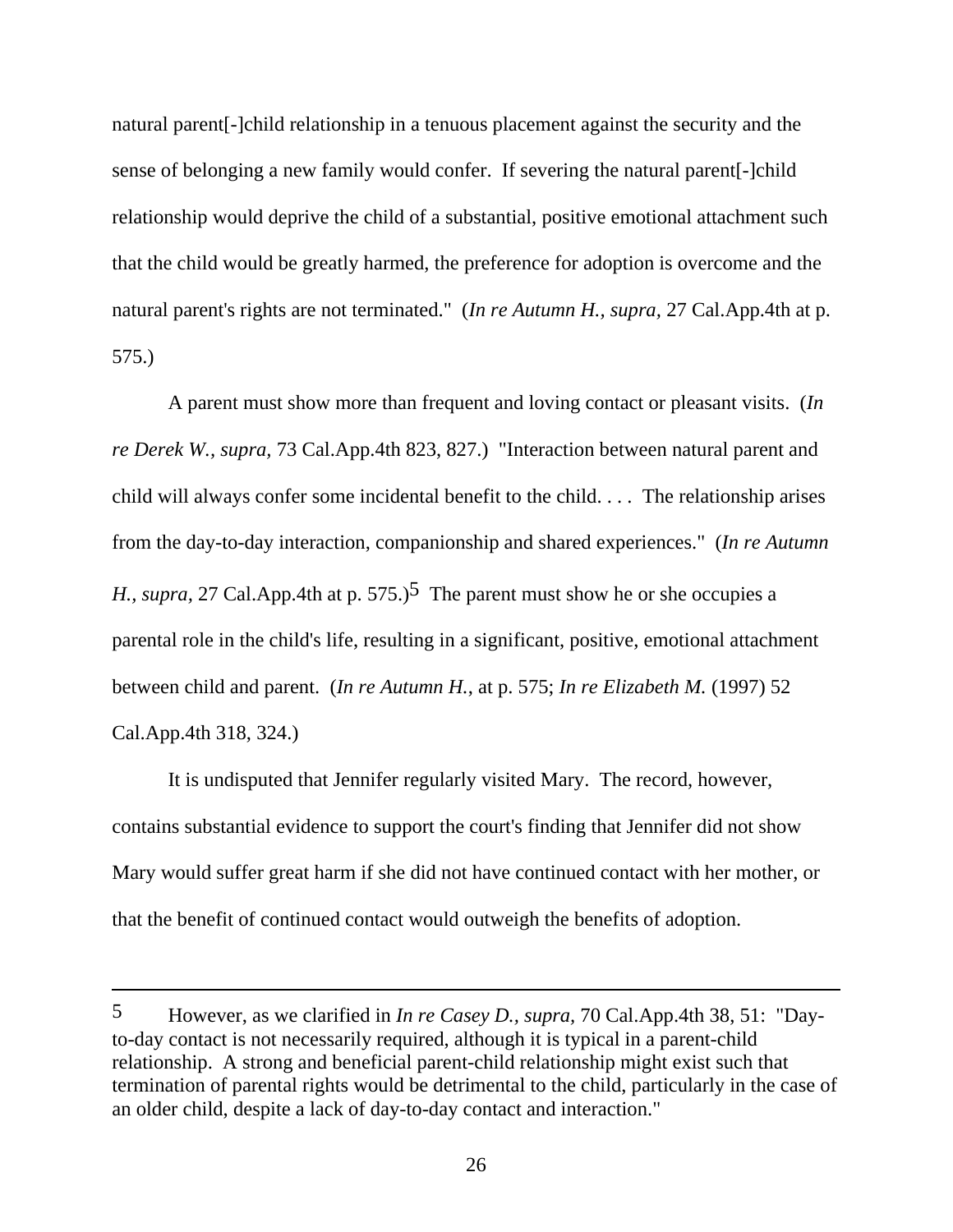The social worker wrote in the assessment report that she had observed four visits between Jennifer and Mary, and "[d]uring the visits Mary seems to enjoy the time she spends playing with [Jennifer]. However, Mary also leaves her mother's presence willingly and does not appear to be negatively impacted by her mother's absence. She does not ask to live with her nor does she ask when she will see her next. She has adapted to her current foster home. . . ."

 In an addendum report, the social worker explained that during a recent visit Jennifer's "moods fluctuated from laughter to hostility" and she refused to follow the social worker's directions and spoke "about adult situations in front of her daughter." The report stated that "Mary consistently asks for her [maternal aunt] and to date has not asked the worker to see her mother." Jennifer had requested a bonding study and the court authorized one, but no such study was presented at the section 366.26 hearing. According to the social worker, "the exception of a beneficial parent child relationship does not exist in this case and terminating parental rights for Jennifer . . . would not be detrimental to Mary." Although there was also evidence that Jennifer and Mary had an affectionate relationship, the court's ruling is amply supported by the evidence.

### $\mathcal{C}$

 Jennifer also joins in Frank's arguments and contends that if we reverse the judgment terminating his parental rights, the judgment terminating her parental rights must be reversed as well, even absent any independent error pertaining to her.

 California Rules of Court, rule 5.725(a)(2) provides in part, "The court may not terminate the rights of only one parent under section 366.26 unless that parent is the only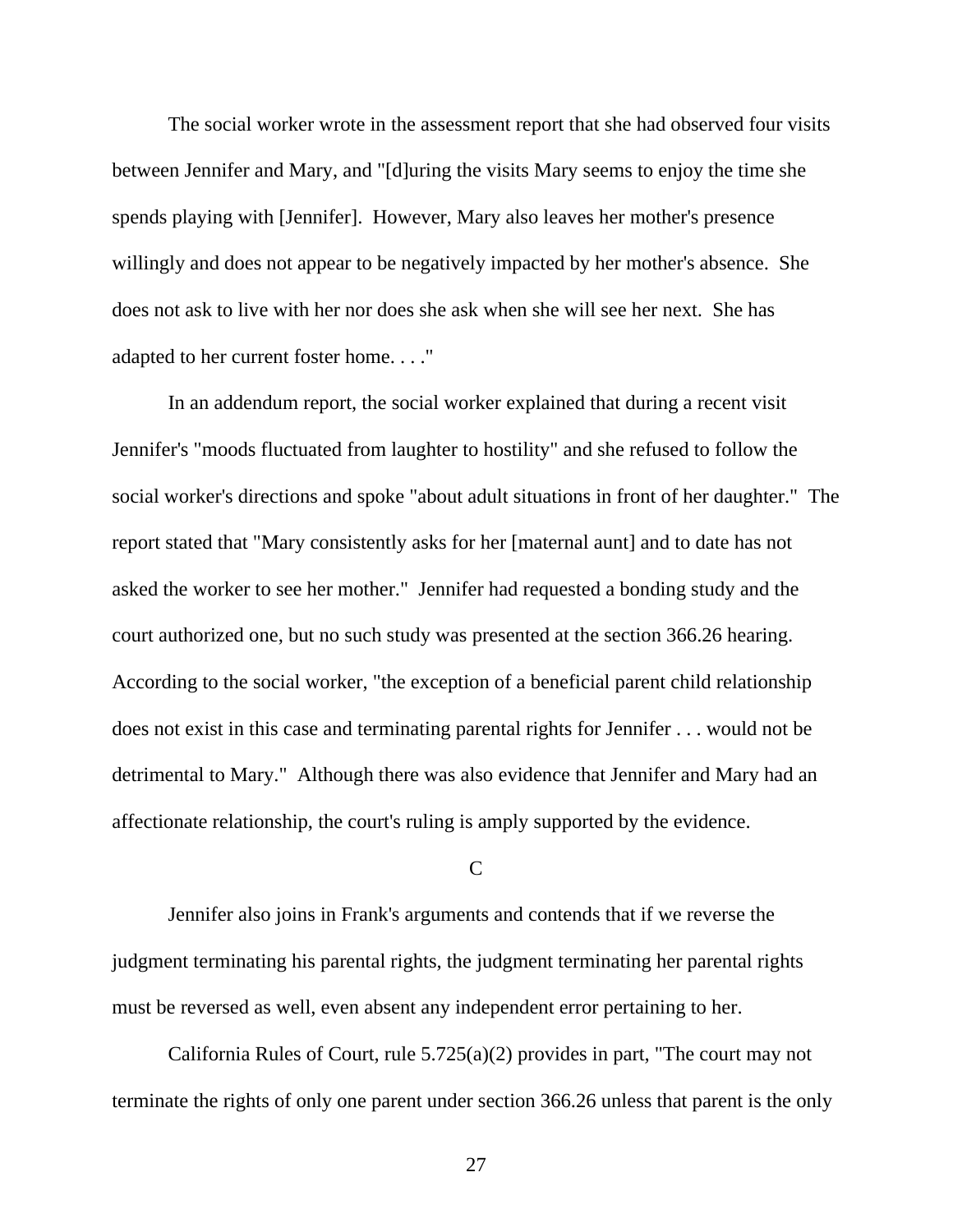surviving parent; or unless the rights of the other parent have been terminated . . . ; or unless the other parent has relinquished custody of the child to the welfare department." Rule 5.725(h) acknowledges the "purpose of termination of parental rights is to free the dependent child for adoption." We conclude that because the reinstatement of Frank's parental rights precludes Mary's adoption at this time, the reinstatement of Jennifer's parental rights is in Mary's best interest. We emphasize, however, that this does not affect the order terminating Jennifer's reunification services. (*In re DeJohn B.* (2000) 84 Cal.App.4th 100, 110 [discussing Cal. Rules of Court, former rule 1463, now rule 5.725].)

## III

## *ICWA Notices*

 Additionally, both Jennifer and Frank persuasively contend the judgment must be reversed because of inadequate ICWA notices.

 "The ICWA provides that 'where the court knows or has reason to know that an Indian child is involved, the party seeking the foster care placement of, or termination of parental rights to, an Indian child shall notify the parent or Indian custodian and the Indian child's tribe, by registered mail with return receipt requested, of the pending proceedings and of their right of intervention.' (25 U.S.C. § 1912(a).) If the tribe is unknown, the notice must be given to the Bureau of Indian Affairs [BIA] as the agent for the Secretary of the Interior. (*Ibid.*; 25 C.F.R. § 23.11 (2003); *In re Edward H.* (2002) 100 Cal.App.4th 1, 4.) 'No foster care placement or termination of parental rights proceeding shall be held until at least ten days after receipt of notice by the . . . tribe or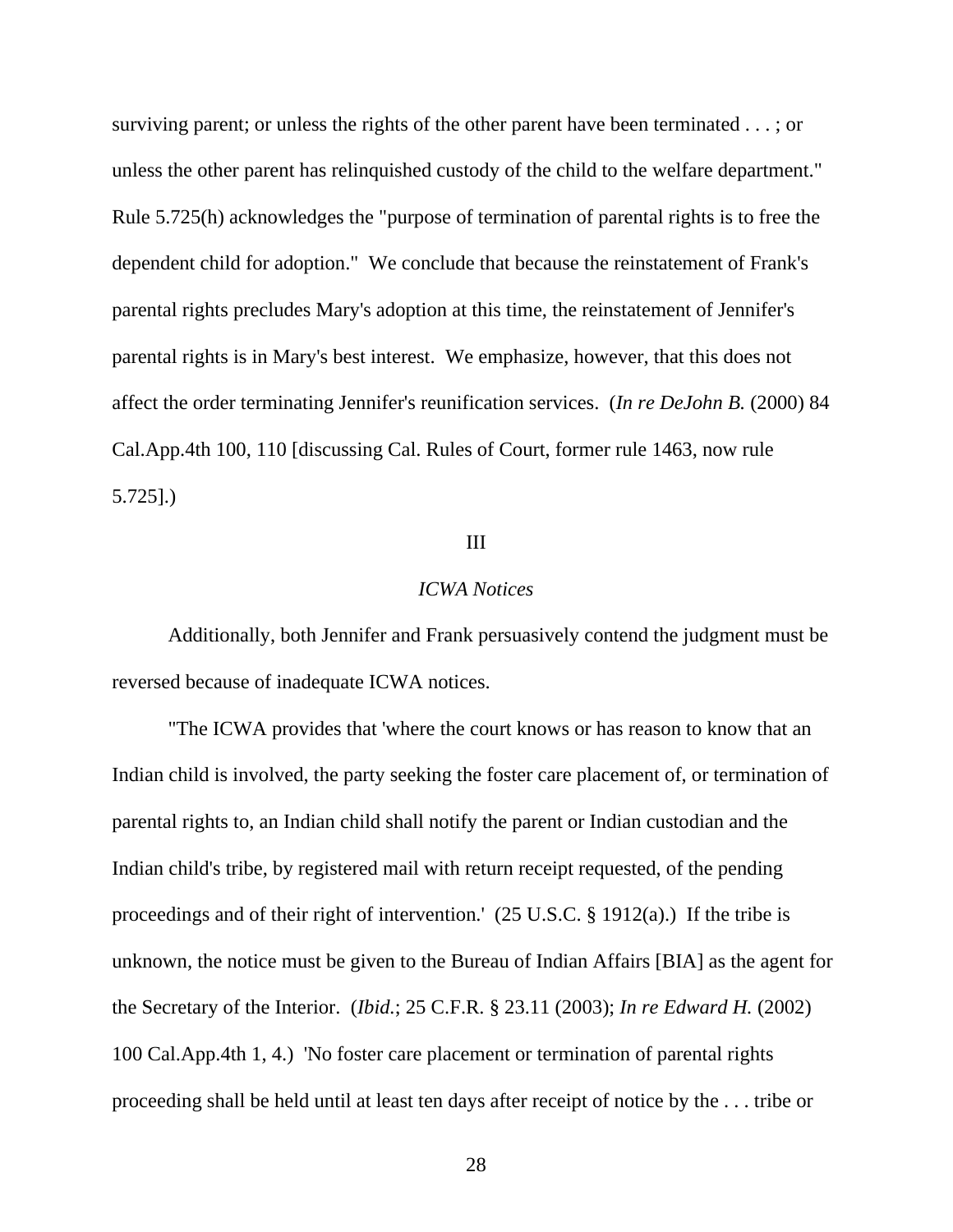the [BIA].' (25 U.S.C. § 1912(a).)" (*In re Daniel M.* (2003) 110 Cal.App.4th 703, 707; see also Welf. & Inst. Code, §§ 224.2, subd. (a) & (b), 224.3, subd. (a).)

 "Notice under the ICWA must, of course, contain enough information to constitute meaningful notice. The Guidelines for State Courts; Indian Child Custody Proceedings [citation] . . . , which are designed to implement the ICWA, require the notice include, among other things, the name of the Indian child; his or her tribal affiliation; a copy of the dependency petition; the petitioner's name and address of the petitioner's attorney; and a statement of the right of the tribe to intervene in the proceedings." (*In re Karla C.*  (2003) 113 Cal.App.4th 166, 175.) "Additionally, by federal regulation an ICWA notice must include, *if known,* (1) the name, birthplace, and birth date of the Indian child; (2) the name of the tribe in which the Indian child is enrolled or may be eligible for enrollment; (3) names and addresses of the child's parents, grandparents, great-grandparents and other identifying information; and (4) a copy of the dependency petition. [Citations.] '[T]o establish tribal identity, it is necessary to provide as much information as is known on the Indian child's direct lineal ancestors.' " (*Ibid.*)

 " 'To satisfy the notice provisions of the [ICWA] and to provide a proper record for the juvenile court and appellate courts, [a social service agency] should follow a twostep procedure. First, it should identify any possible tribal affiliations and send proper notice to those entities, return receipt requested. [Citation.] Second, [the agency] should provide to the juvenile court a copy of the notice sent and the return receipt, as well as any correspondence received from the Indian entity relevant to the minor's status.' " (*In re Asia L.* (2003) 107 Cal.App.4th 498, 507.)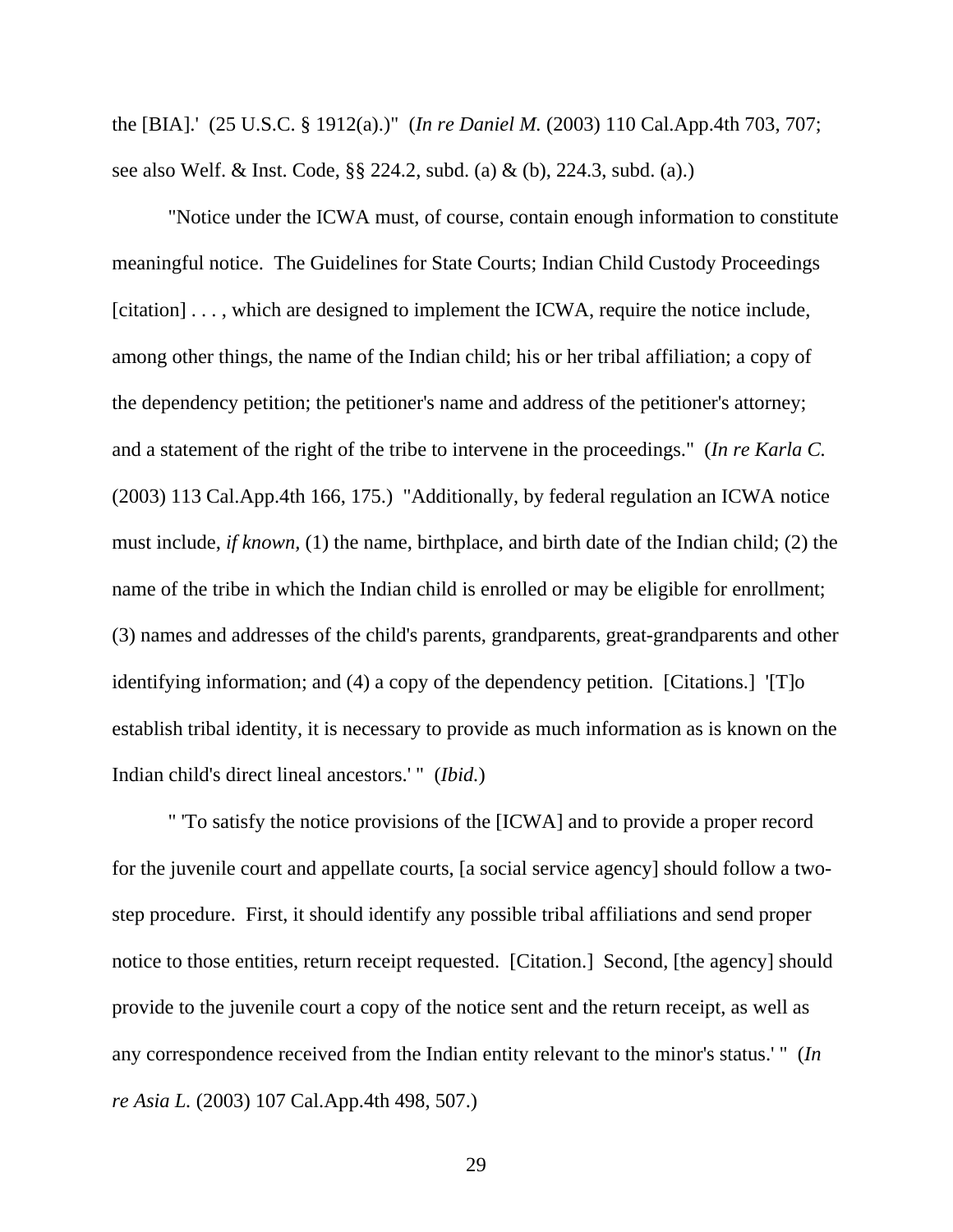"Notice to the tribe shall be to the tribal chairperson, unless the tribe has designated another agent for service." (§ 224.2, subd. (a)(2).) The BIA "periodically publishes a current list of designated tribal agents for service of notice, along with the appropriate mailing addresses, in the Federal Register." (*In re H.A.* (2002) 103 Cal.App.4th 1206, 1213.)

 In her "Parental Notification of Indian Status" form, Jennifer checked the box that stated "I may have Indian ancestry." She did not list any tribe on the form. The Agency's jurisdiction and disposition report states the social worker contacted Jennifer's father and he said "his grandmother was 75% Cherokee and he 'thinks' that she was a registered member, however he is not certain. [He] provided all information needed to complete the JV-135" form. On November 28, 2005, the Agency sent notices by certified mail to the three Cherokee tribes, the Cherokee Nation of Oklahoma, the Eastern Band of Cherokee Indians and the United Keetoowah Band of Cherokee Indians, and the BIA. By mid-January 2006 each tribe had responded and advised that Mary was not eligible for enrollment. The Agency submitted copies of the responses to the court.

 In his paternity questionnaire, Frank stated he had American Indian heritage and gave the name of the Kumeyaay tribe. His counsel reported that Frank told him "he has family that are members in the Kumeyaay tribe and, in particular, the Campo Band." The Agency sent notice to the Kumeyaay tribe, and because it had information on the father it also renoticed the three Cherokee tribes and the BIA. In a report filed April 19, 2006, the Agency advised the ICWA does not apply, and "[a]ttached are the return receipts as well as a response from the tribes."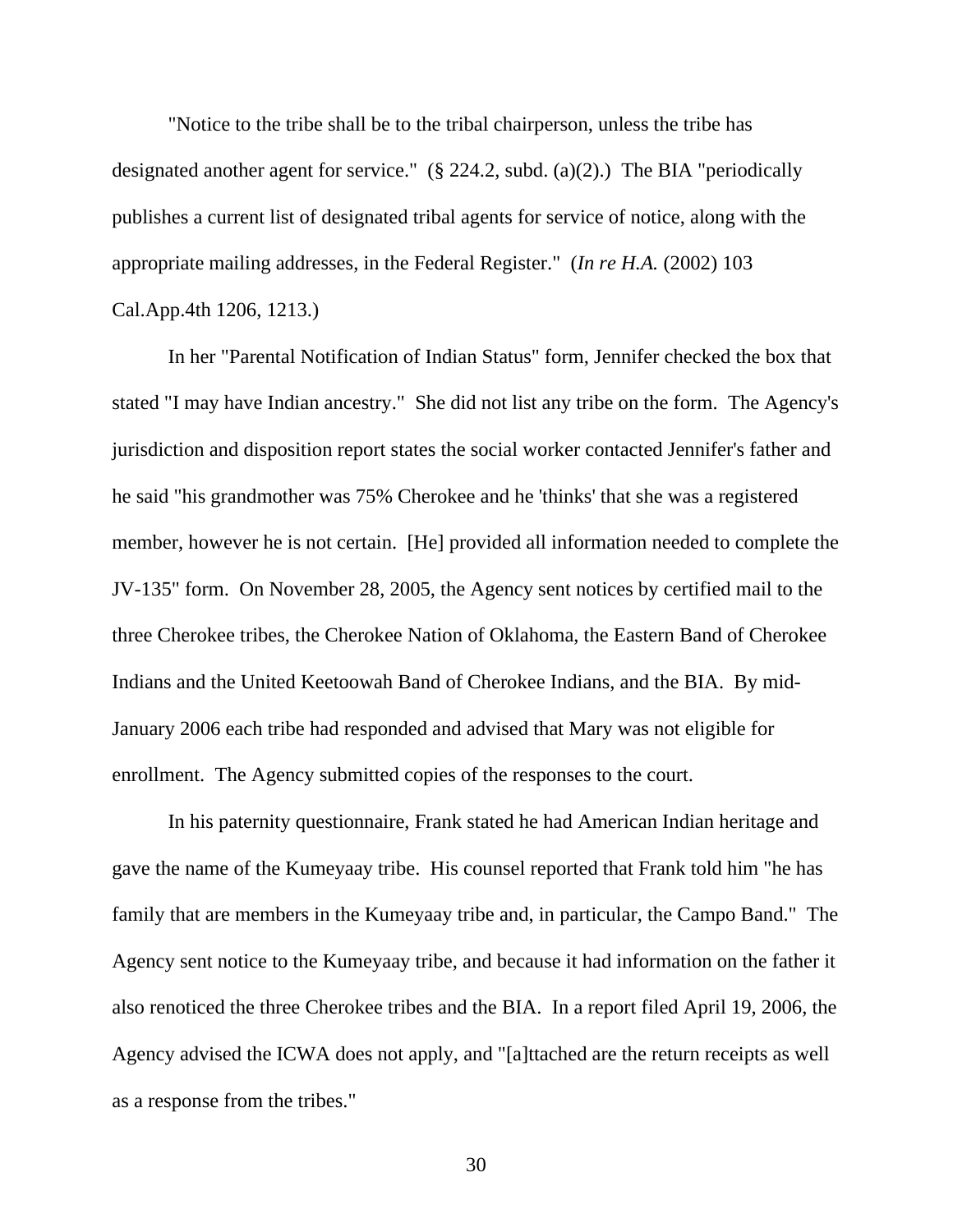The record contains copies of the responses to the second set of notices to the United Keetoway Band of Cherokee Indians and the Cherokee Nation. The record does not, however, contain a copy of any response from the second notice to the Eastern Band of Cherokee Indians. Further, it is undisputed that the Agency sent the ICWA notice to the Kumeyaay tribe at the wrong address. The record contains no response from the Kumeyaay tribe and is devoid of any other evidence the tribe received actual notice.

 Citing *In re Karla C., supra,* 113 Cal.App.4th at page 178, the Agency concedes the "majority view under current California case law holds that proof of notice must be provided to the court, including copies of the actual notices sent, the receipts for mailing, and any responses." The Agency contends, however, that the missing response from the Eastern Band of Cherokee Indians does not warrant reversal because section 224.2, subdivision (c) provides that "proof of the notice, including copies of notices sent and all return receipts and responses *received*, shall be filed with the court . . . ." (Italics added.) The Agency points out that it may not receive responses from all noticed tribes, and that is a matter out of its control.

 The Agency ignores, however, that it filed a report with the court that indicated it *had* received responses from the second notices sent to each of the three Cherokee tribes as well as from the Kumeyaay tribe. If the Agency did not receive a response from the Eastern Band of Cherokee Indians it is required to advise the court. If it did receive a response, it is required to submit a copy of it to the court.

 Further, the Agency concedes it sent notice to the Kumeyaay tribe at the wrong address "as the current address in the Federal Register was not used." Sending an ICWA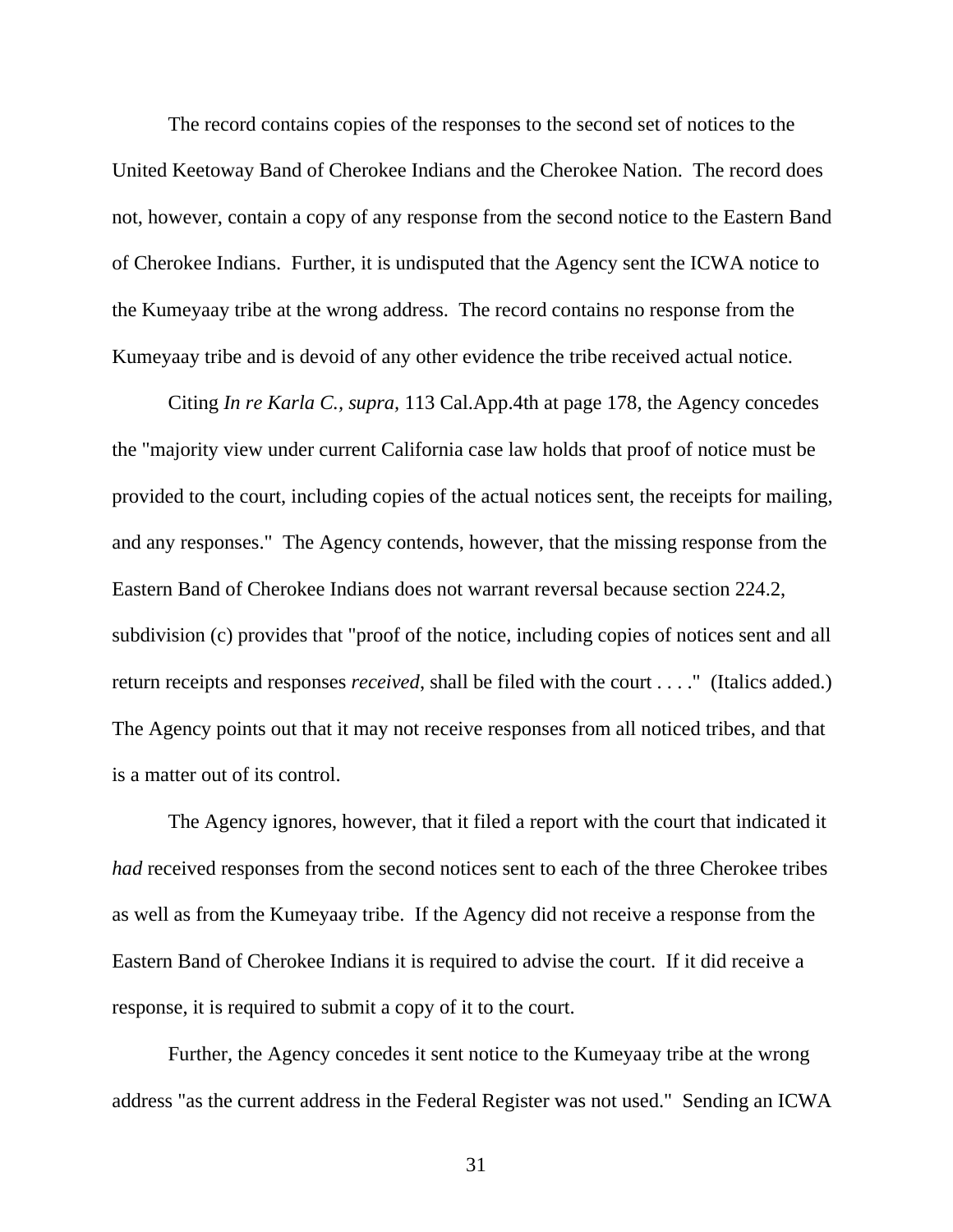notice to the wrong address is error, and the error is prejudicial when, as here, the record lacks conclusive evidence the tribe received actual notice. (*Nicole K. v. Superior Court*  (2007) 146 Cal.App.4th 779, 783; *In re H.A., supra,* 103 Cal.App.4th at p. 1213.)

 The Agency claims that under the rationale of *In re Rebecca R.* (2006) 143 Cal.App.4th 1426, the parents cannot show prejudicial error because *on appeal* they have not presented any evidence that Mary is actually a member of an Indian tribe or eligible for membership. In *In re Rebecca R.,* the father contended the ICWA was violated because even though the court ordered the social services agency to ask him whether he had Indian ancestry, the record contained no documentation to show it did so. The court rejected the contention because the provisions of a rule of court the father relied on were not in effect at the relevant time, and the record contained substantial evidence that the social services agency complied with the court's direction since its reports stated the ICWA was inapplicable and a presumption arose under Evidence Code section 664 that it carried out its duty. (*In re Rebecca R.,* at pp. 1429-1430.)

 The court also rejected the father's claim because "there can be no prejudice unless, *if* he had been asked, father *would have* indicated that the child did (or may) have such ancestry." (*In re Rebecca R., supra,* 143 Cal.App.4th at p. 1431.) The court explained: "Father is here, now, before this court. There is nothing whatever which prevented him, in his briefing or otherwise, from removing any doubt or speculation. He should have made an offer of proof or other affirmative representation that, had he been asked, he would have been able to proffer some Indian connection sufficient to invoke the ICWA. He did not. [¶] In the absence of such a representation, the matter amounts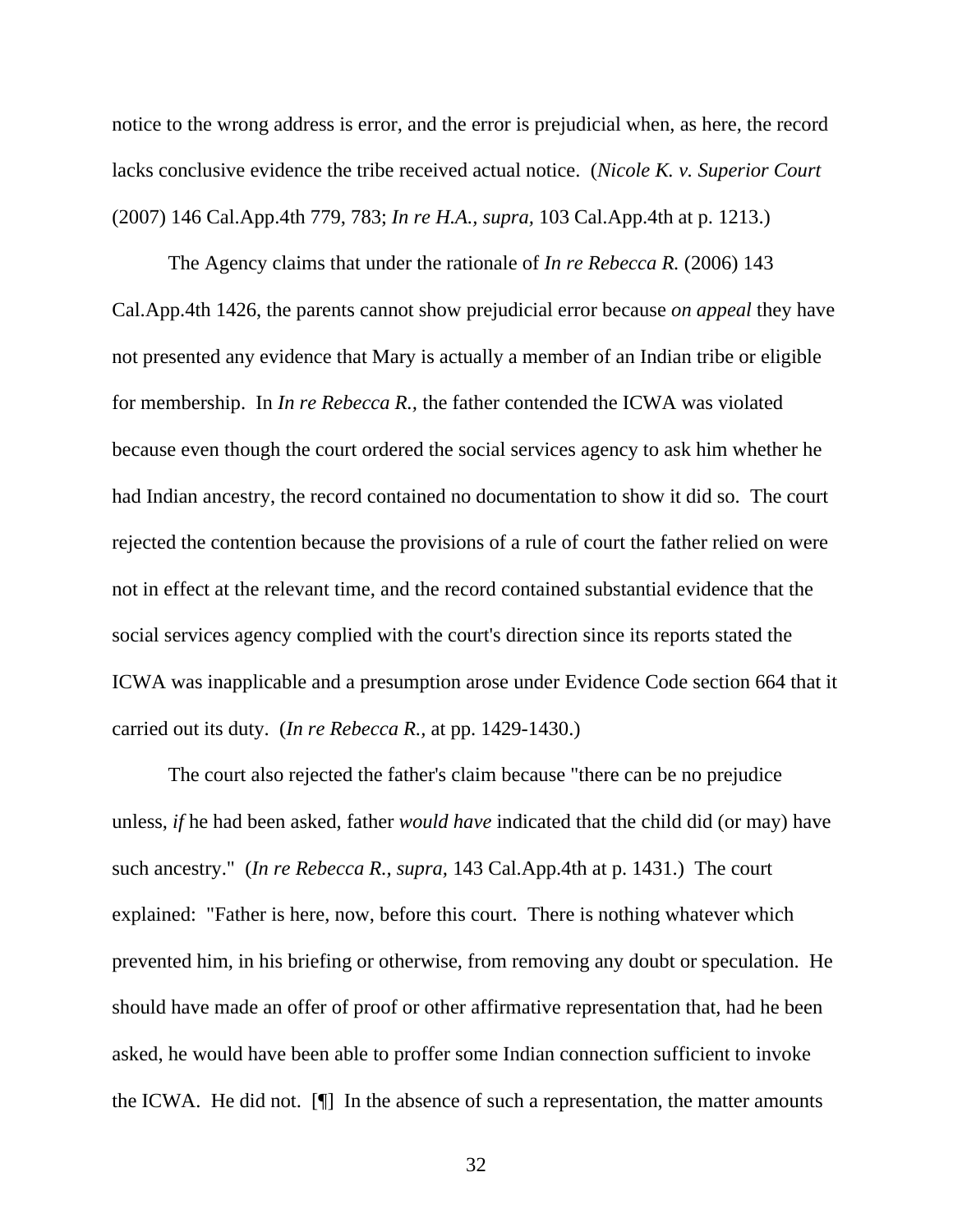to nothing more than trifling with the courts. [Citation.] The knowledge of any Indian connection is a matter wholly within the appealing parent's knowledge and disclosure is a matter entirely within the parent's present control." (*Ibid.*)

 This case is distinguishable from *In re Rebecca R.,* because the record here shows the parents did disclose Indian ancestry to the Agency. *In re Rebecca R.* does not hold that on appeal a parent must produce evidence — as a prerequisite to reversal for ICWA notice deficiencies — that the child is a member of an Indian tribe or eligible for membership in a tribe. Indeed, a parent does not have to make that showing at the juvenile court to trigger the ICWA notice provisions. Rather, that is a determination the noticed tribes make. (§ 224.3, subd. (e)(1).) "Congress was not only concerned about the interests of individual members of a tribe but of the tribe itself. [Citations.] The [ICWA] clearly protects the right of the tribe independent from any rights held by either parent." (*In re Kahlen W.* (1991) 233 Cal.App.3d 1414, 1425.) Further, "parents are not necessarily knowledgeable about tribal government or membership and their interests may diverge from those of the tribe." (*Ibid.*)

 Moreover, appellate courts rarely accept postjudgment evidence. "It has long been the general rule and understanding that 'an appeal reviews the correctness of a judgment as of the time of its rendition, upon a record of matters which were before the trial court for its consideration.' [Citation.] This rule reflects an 'essential distinction between the trial and the appellate court . . . that it is the province of the trial court to decide questions of fact and of the appellate court to decide questions of law. . . .' [Citation.] This rule promotes the orderly settling of factual questions and disputes in the trial court, provides